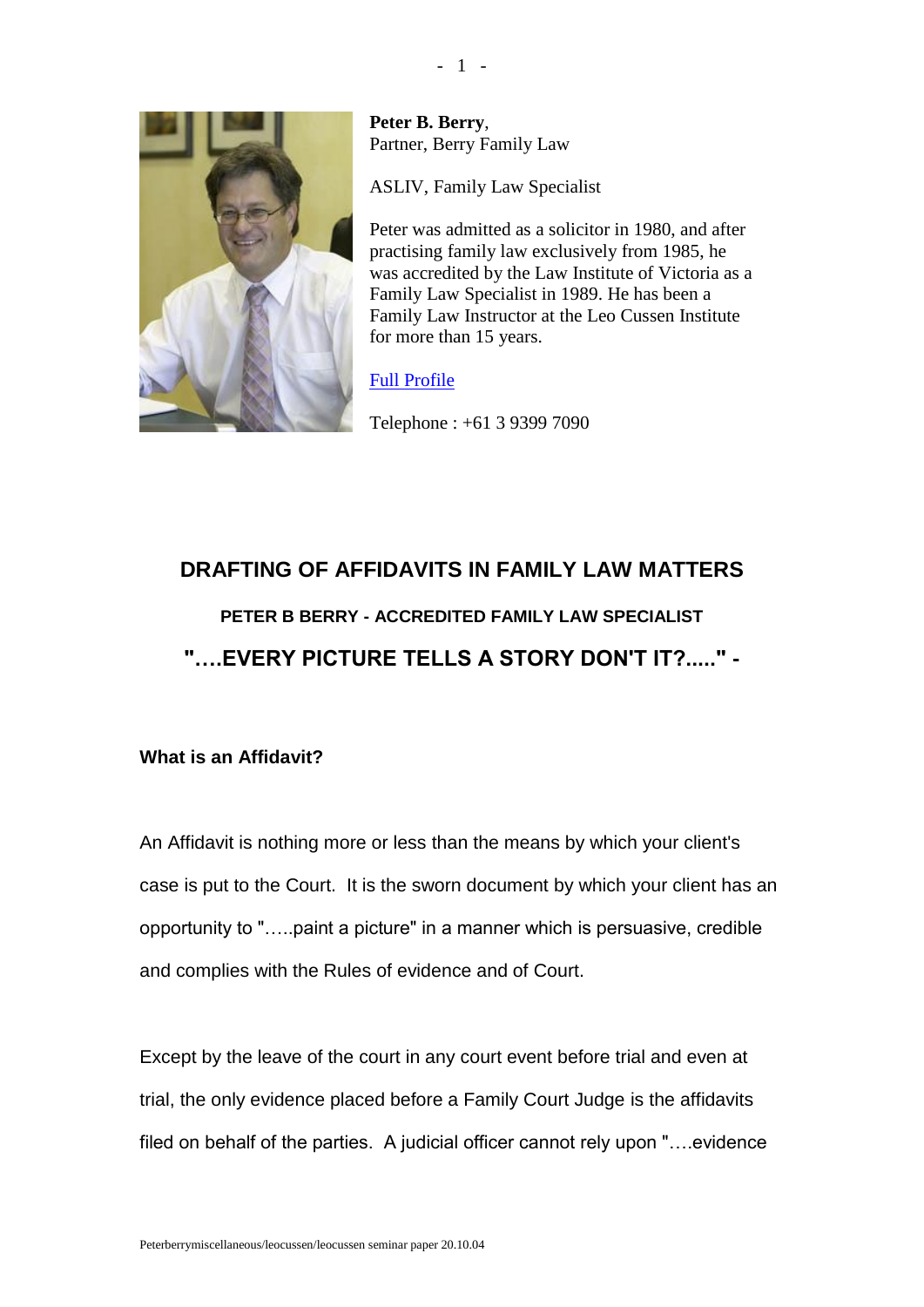from the bar table" and must make his judgment based solely upon the evidence before him or her after hearing submissions in respect to the Orders which are proper in the particular facts of a case.

It is absolutely vital for your clients that their affidavits be:-

- well drafted;
- persuasive;
- contain the evidence which your client can give in the witness box;
- contain evidence in admissible form:
- contain the evidence to address all matters which are relevant to the exercise of a Judge's discretion in respect to the particular Application before the court.

Whilst I can only speculate, it must be exceedingly tiresome for judicial officers to be faced with affidavits on a regular basis which are not well drafted and a breath of fresh air to consider affidavits which are well drafted.

At the most practical of levels, drafting takes time and application.

It is extremely easy to misread an Affidavit prepared by yourself. What you believe you included in the Affidavit is what you are likely to believe you proof read, notwithstanding that this often not the case. To help ensure that the Affidavit is prepared by you will not be an embarrassment to either you or your client:-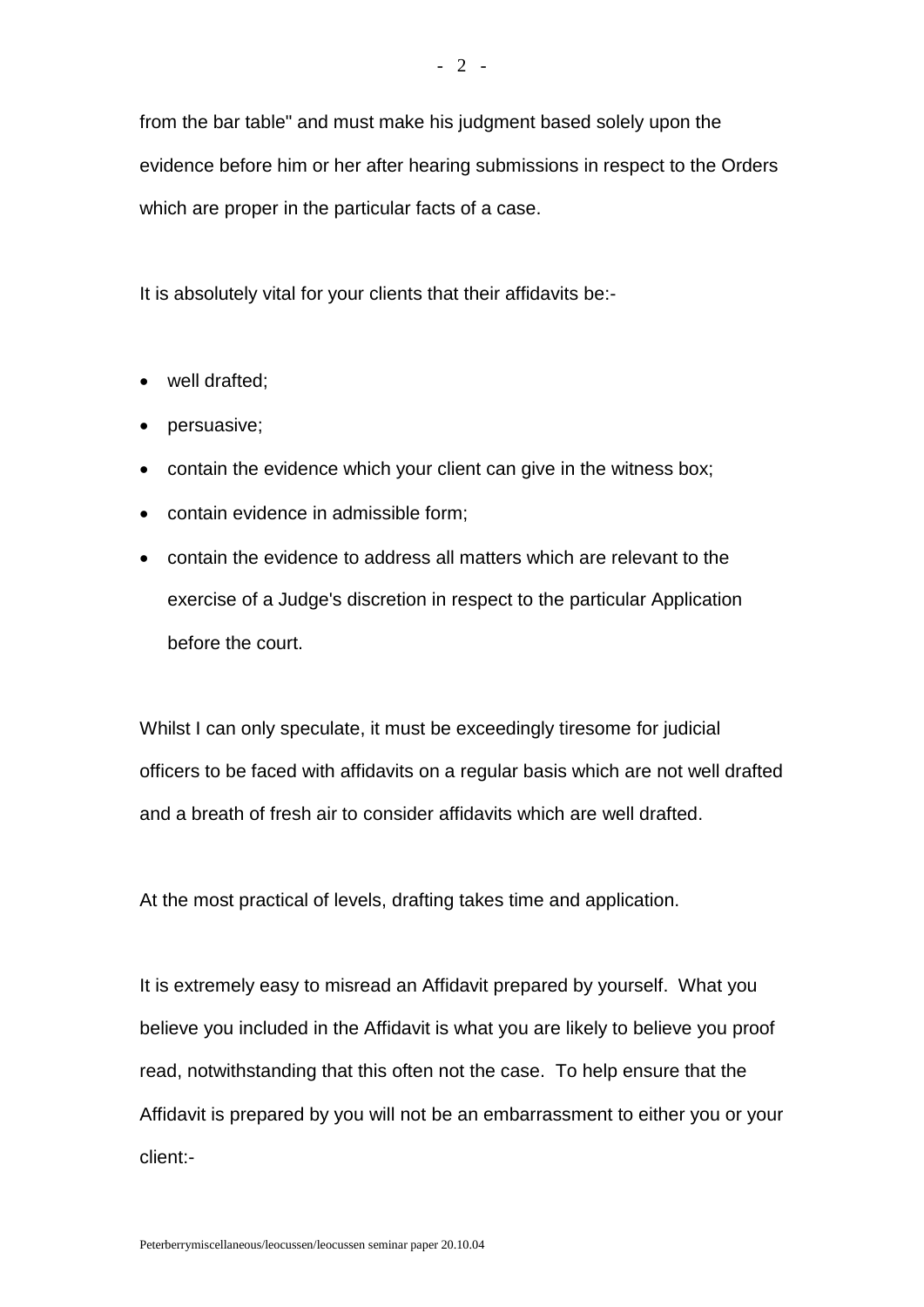- (a) Except in cases of urgency, leave the proof reading of your client's Affidavit until at the earliest one or two days after its preparation;
- (b) Read the Affidavit aloud. In doing so, you will be surprised at how often reading an Affidavit aloud highlights the inadequacies in it;
- (c) After redrafting the Affidavit, repeat above process;
- (d) Do not be concerned if the drafting of a lengthy Affidavit takes a significant number of days and a number of drafts;
- (e) If time allows, ask a more senior solicitor or counsel to read the Affidavit and settle it as necessary.

The rules of the Family Court have formal requirements in respect to which affidavits are required for which Applications as well as in respect to the format of affidavits. It will reflect upon your professionalism, let alone your clients' prospects of success if you do not draft affidavits properly.

For you to draft affidavits and to ensure that they are relevant and admissible will require you to in turn develop good interviewing skills to adduce from clients the facts to be contained in their affidavits and to present your client's case in the best possible manner. This requires that you :-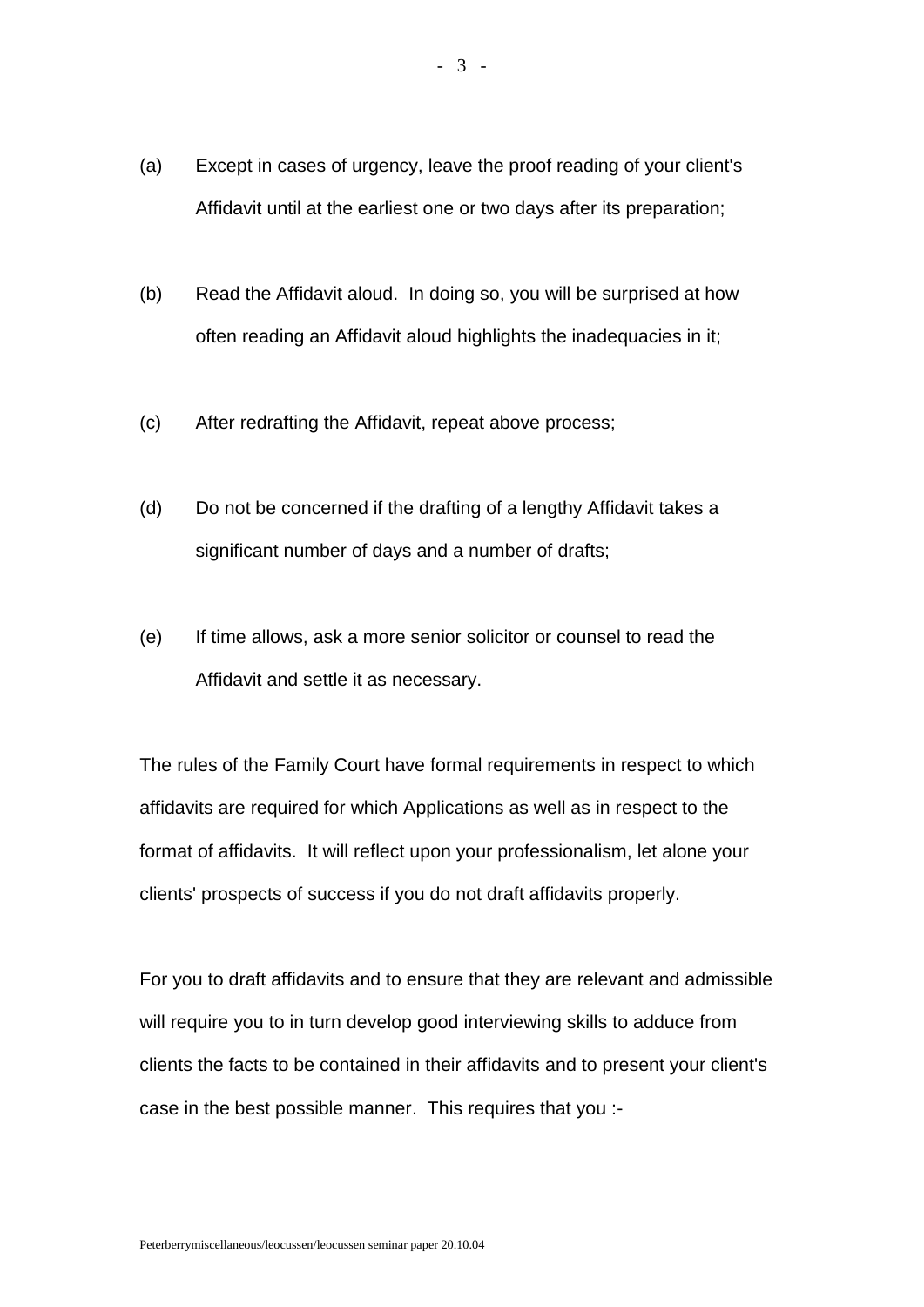- know the rules pertaining to which affidavits and the form of affidavits are required for the matter before the court;
- have a good command of the English language including grammar, spelling and punctuation;
- understand the law applicable and accordingly, what facts are relevant or not;
- have a knowledge of the law of evidence;
- can place the relevant facts in an orderly sequence.
- Tell "…….the story".

In obtaining instructions, you are often asking a client to recall events and give a history spanning many years from a client who is often emotional and suffering the stress of one of their worst fears in the breakdown of their marriage. Our task as lawyers is made difficult indeed within the confines of the time available for a conference. It is necessary that you think laterally about the matters to be explored with your client the smorgasboard of issues arising out of a marriage.

The purpose of your clients' affidavit is to tell their story. As Rule 15.08 (d) requires that you as the person drafting the affidavit endorse this on the final page, anonymity is not a defence to poor drafting !

# **".….YOUR WIFE IS LIVING IN A WOMEN'S REFUSE ….."**

There are various practical considerations to good drafting.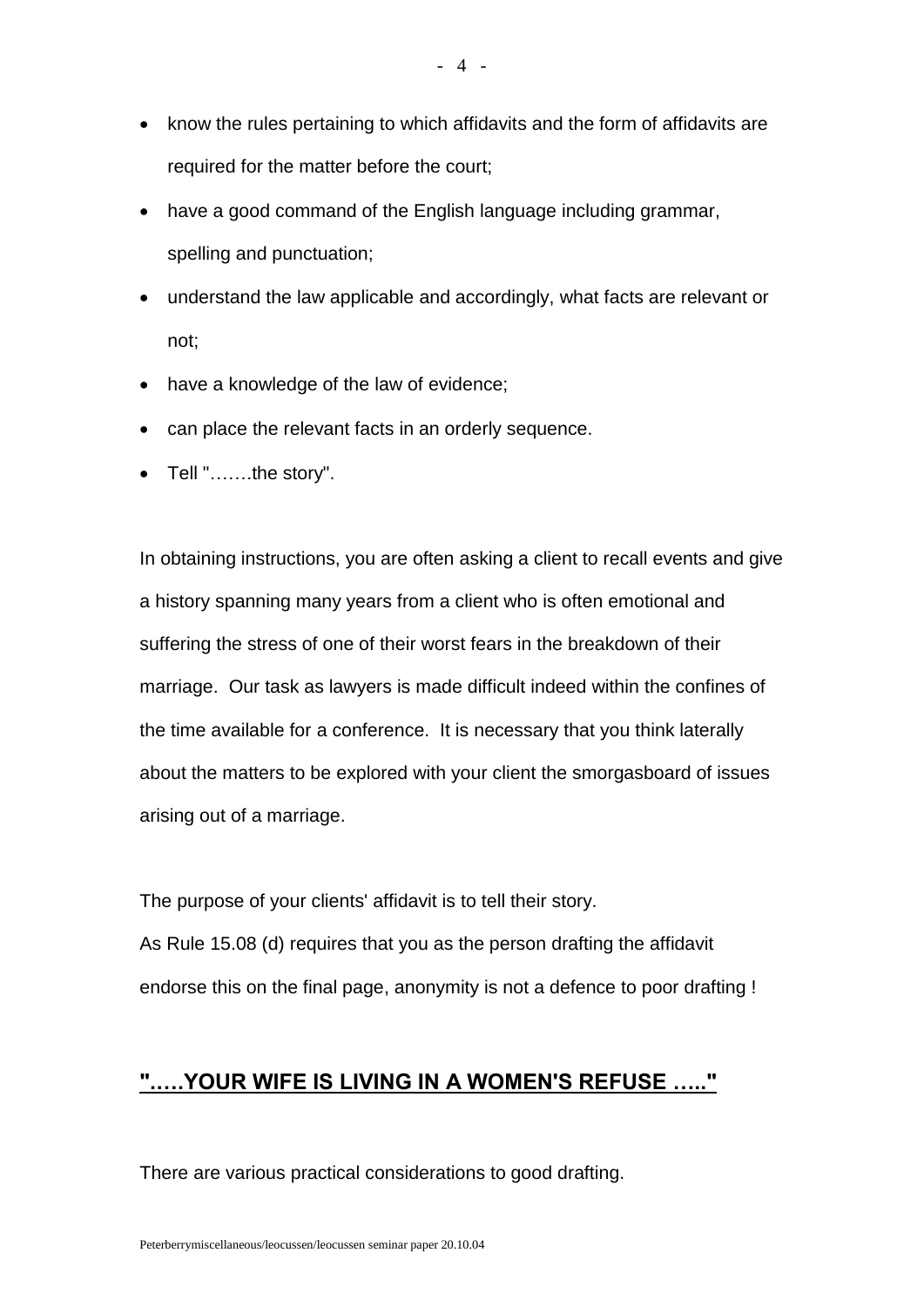- The most obvious of these is the capacity to proofread to ensure that typographical errors do not result in the meaning of your clients' affidavits being changed in a manner which may make their affidavit nonsensical, offensive or even completely change their evidence. Computer spell check is not a sufficient protection in that a word can be correctly spelt but incorrect. Similarly, omitting a word may completely change the meaning of your clients' material.
- In drafting your clients' affidavits, use words which your client will understand. Whilst this may seem like an obvious statement, there is little more embarrassing for your client than to be cross-examined in respect to an affidavit but to be unable to explain the contents of their affidavit in that it is drafted in language they are not familiar with.

"………Please stop masticating".

• There is a school of office administration philosophy which is that "…..everything done on behalf of a client should be done correctly the first time". The proponents of this believe that this also extends to the drafting of letters and documents. This is simply not possible in the case of affidavits. It is not uncommon for me to be required to redraft affidavits a number of times to ensure that they are the best which can be prepared for the client.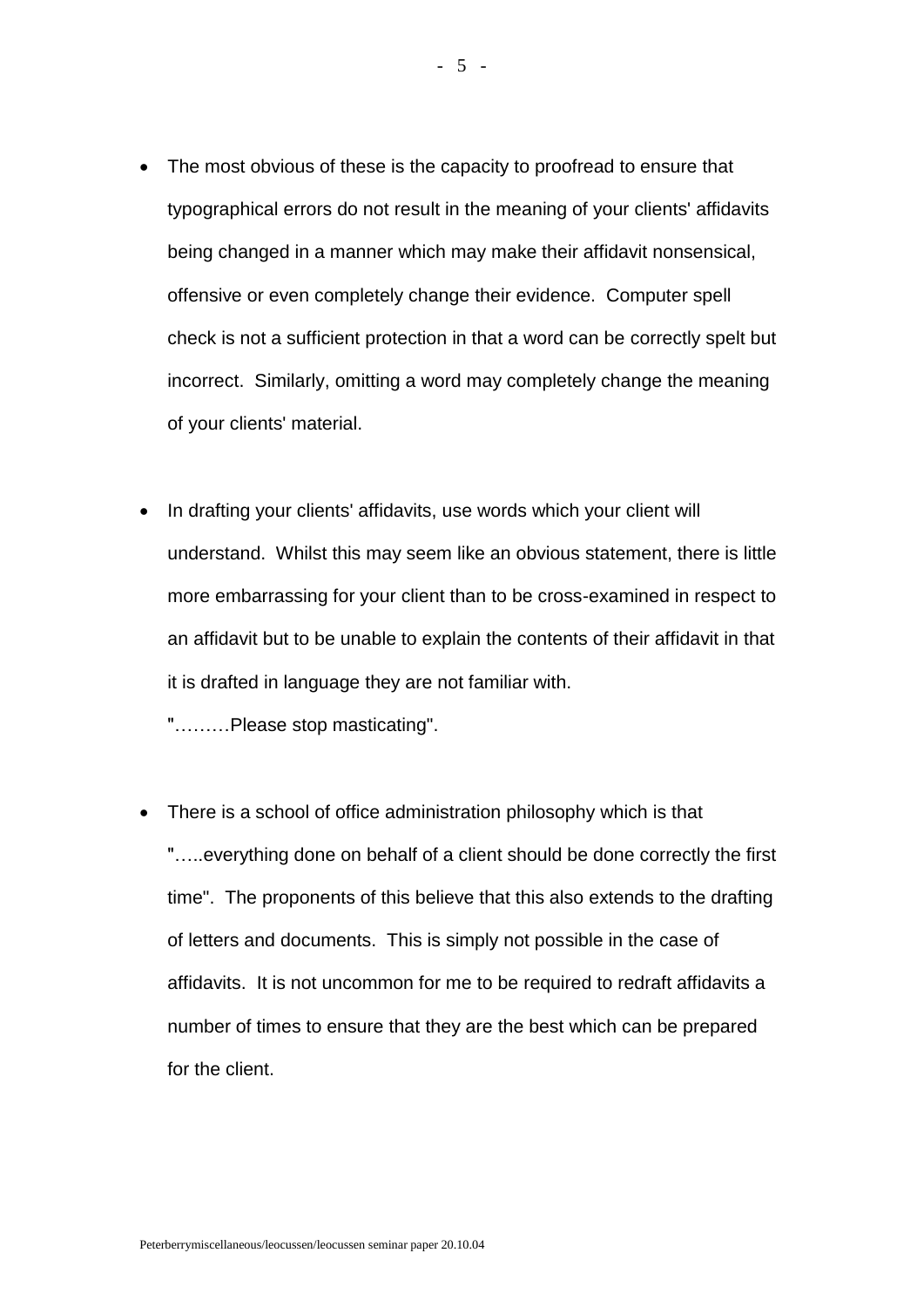- Where there have already been affidavits sworn by your client in a matter, ensure that future affidavits are consistent with the evidence given in those previously filed. It is a cross-examiner's banquet to be able to rely upon inconsistent statements of fact both within the body of the same affidavit and compared to separate affidavits. Unfortunately, this will entail a comparison of previous affidavits to affidavits being drafted for your client. This is something which is necessary and must occur in respect to affidavits of evidence in chief. If on a comparison of previous affidavits it is apparent that your client has sworn an affidavit which contains inaccurate evidence, the best course of action is to address that inaccuracy in your client's Affidavit of Evidence in Chief to minimise the impact of it if your client is required to give verbal evidence and be cross-examined. In short, "…..confess and avoid".
- Do not overstate your clients' case. There is a natural tendency both in clients and practitioners to overstate a case to try and persuade a judicial officer of the correctness of their case. However, this can result in an allegation of fact being made in an affidavit which is inherently unlikely. For example, "….the husband never put our children to bed…." or "…..I always did all the internal housework….." or "…..the wife never contributed to our property from her wages….". Overstating a client's case may be more subtle than this, being a cumulation of a series of allegations of fact which individually appear both feasible and reasonable, but which collectively, are impossible. It is necessary that you reality test your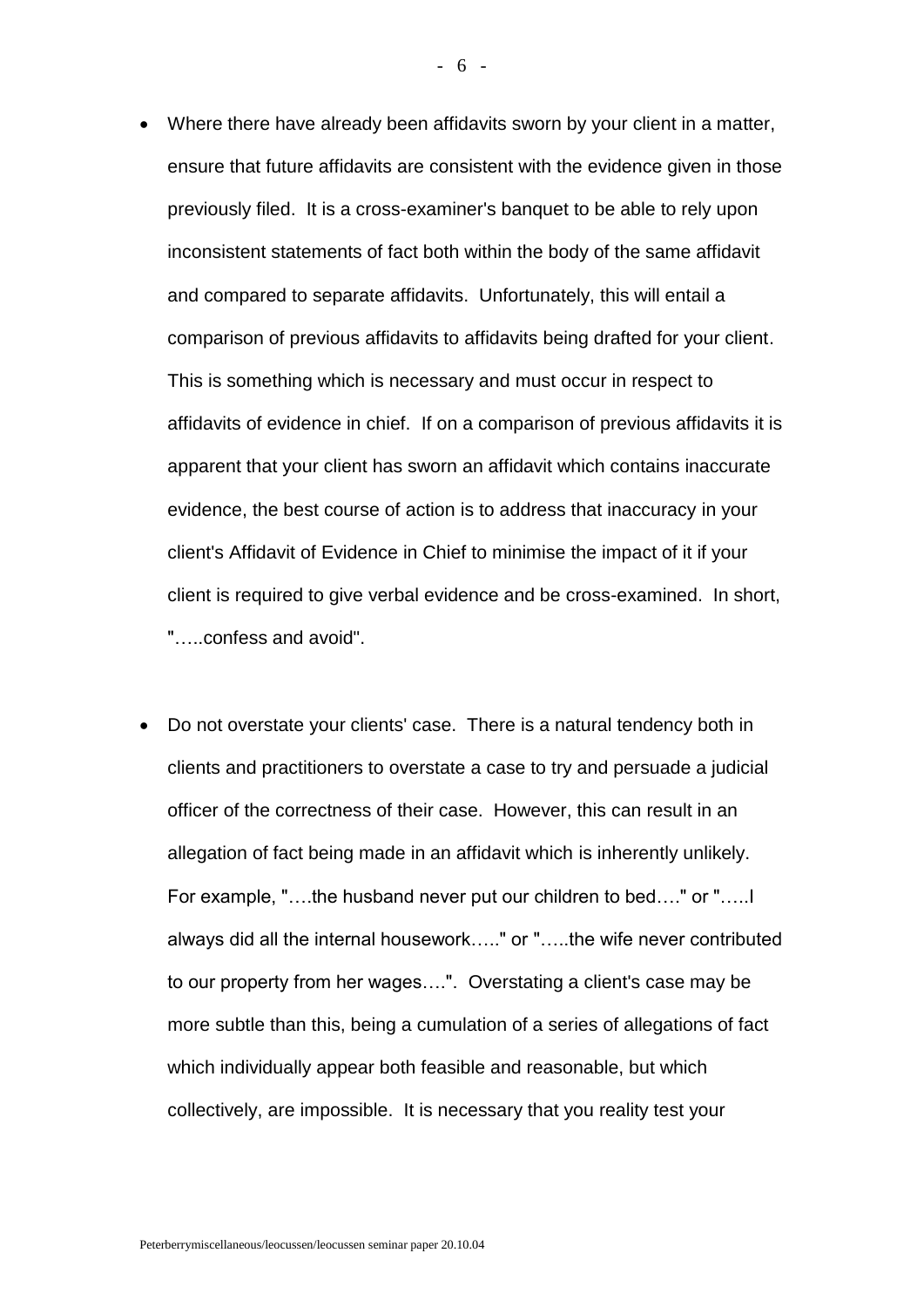client's instructions to ensure that they do not swear an affidavit which contains absurdities or evidence which is patently impossible.

- A corollary to not overstating your clients' case, is to also give credit where appropriate to your clients' former partners where it is inevitable that a court will find that credit is due. Doing so can make your client appear to be far more even handed and objective in their evidence. A court is more likely to be persuaded by a person who has patently given even handed evidence. It is inherently unlikely that your clients' former partners do not have any qualities at all when your clients have at some stage had sufficient affection and regard for their former partners to live together, plan a life together and to often have children together.
- If your client is physically unable to sign the affidavit, is illiterate, blind or is not fluent in English, it must be read aloud to your client and if necessary, have the Affidavit translated into their native language together with the oath or affirmation to the affidavit. Below the jurat must be a certification that the affidavit has been read and if necessary, translated and that the deponent understands their affidavit. Care must be taken in that clients may be embarrassed to admit their illiteracy or language difficulties. As a practical matter, if your client may require an interpreter to give oral evidence, an interpreter should be used to translate their affidavit at the time of swearing and on obtaining instructions (see Rule 15.10).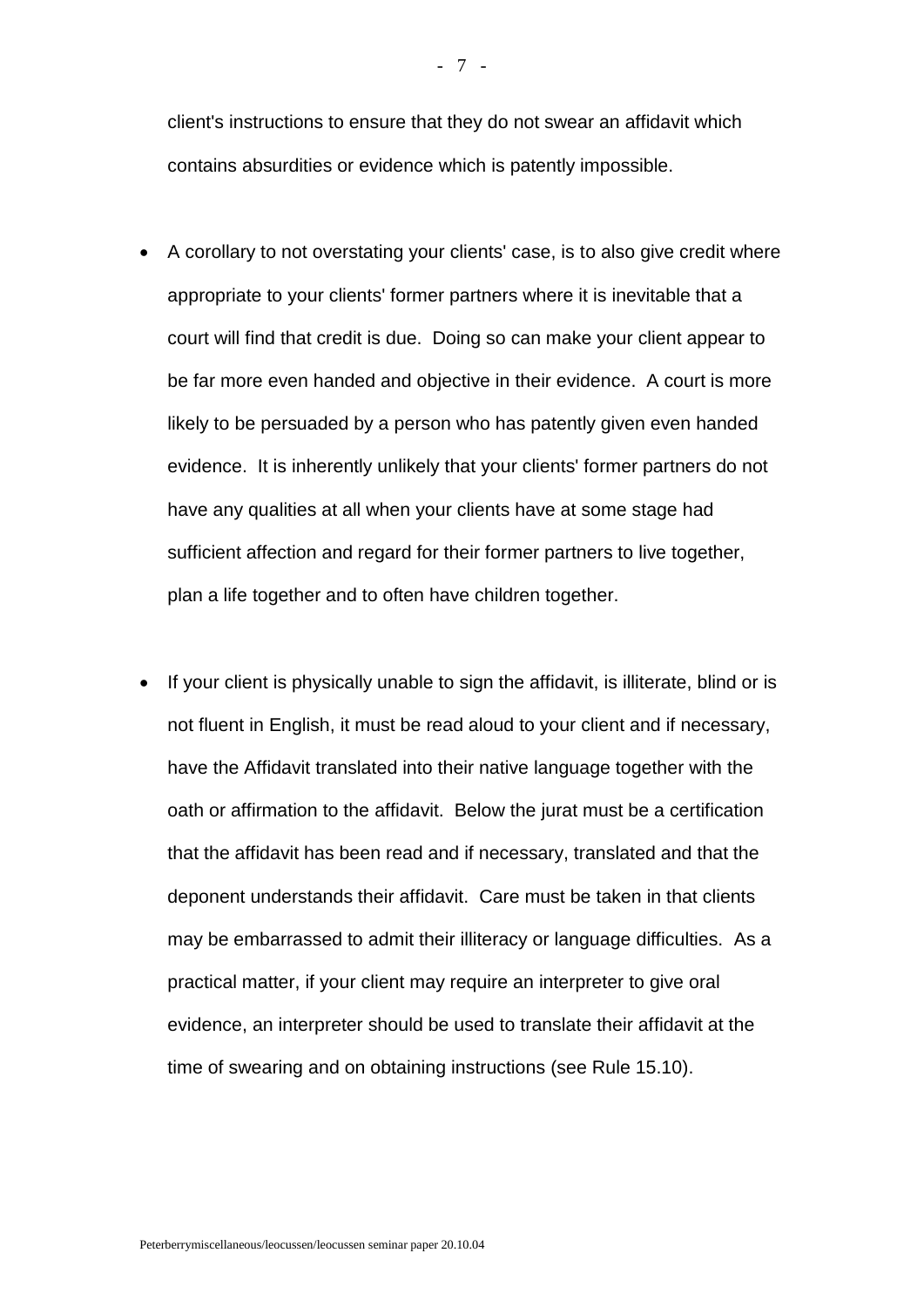- If you annex a letter from your opposing solicitor to a client's affidavit, ensure that it is not "….without prejudice". Similarly, if quoting from a letter sent by your opposing solicitor, ensure that the quote is not from either a letter or part of a letter which is sent on a "…without prejudice" basis. Should a judicial officer determine that he or she has read material which was "…without prejudice", he or she may disqualify themselves with the consequent adjournment and cost implications.
- If there is a problem in your client's case, it is better to address that problem in your client's own affidavit. Difficulties in your client's case look much worse when exposed by your opponent. By volunteering the weaknesses in your client's case, you have the opportunity to minimise and explain circumstances.
- Affidavits by witnesses other than your client should only be filed if the evidence is relevant and cannot be provided by your client. There is no point to having many affidavits filed by people who could fairly be termed "….barrackers" if they do not add to your client's case. Indeed, having a large number of witnesses can significantly weaken your client's case if upon cross-examination they contradict each other leaving a judicial officer at a loss to know which witness to believe on which point.
- Insofar as your client gives evidence of conversations, actual words used should be specified as far as is possible. However, it is unlikely that your client or witness will remember precisely the words used. In your client's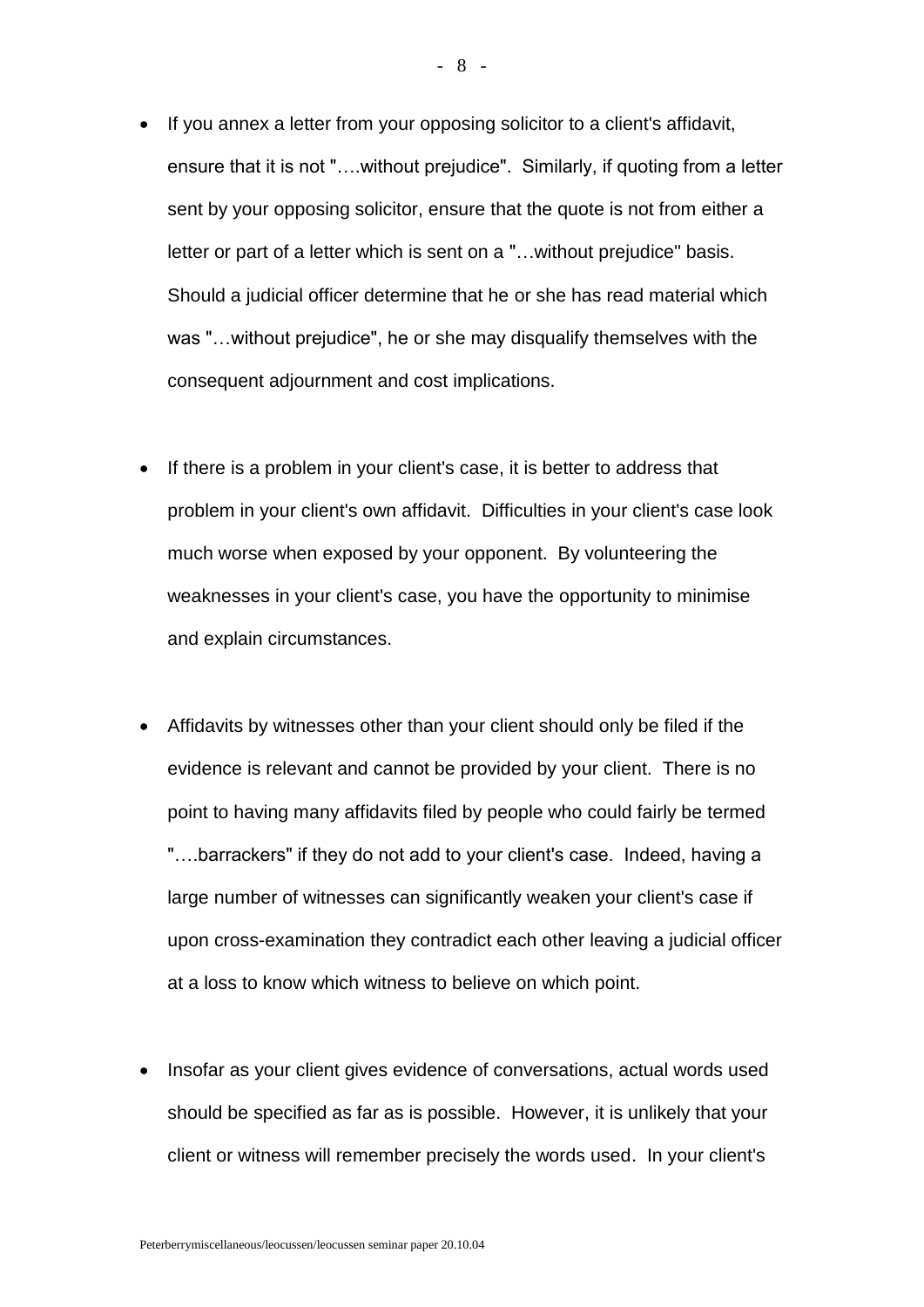affidavit you should put something like "….he then said words to the effect of "I will be taking our children to the holiday home this weekend" ….".

- An affidavit should not contain argument or describe why the court should make Orders sought. For example, an argument such as "the husband is not a good parent because of the way he behaves to our children".
- A conclusion instead of an observation of fact is also not acceptable. For example, "….he is addicted to gambling as he continually went to the casino". This is a conclusion which is also an overstatement.
- Affidavits cannot contain hearsay evidence in general. Hearsay evidence is evidence given of a statement made by person other than the witness giving evidence in the proceedings. To do so is patently unwise in circumstances where evidence can be given firsthand by the person to whom the statement is attributed. There is a significant risk to your client that their recollection of what is said and meant may be different to that of the person to whom the evidence is attributed. For example, if a statement is attributed to a doctor regarding a child's state of health, the doctor will themselves have notes which if produced pursuant to subpoena, may contradict your client's evidence. However, hearsay evidence may be relied upon in circumstances such as:
	- o when giving evidence of a statement made by a child. As a child cannot give evidence themselves, evidence can be led of a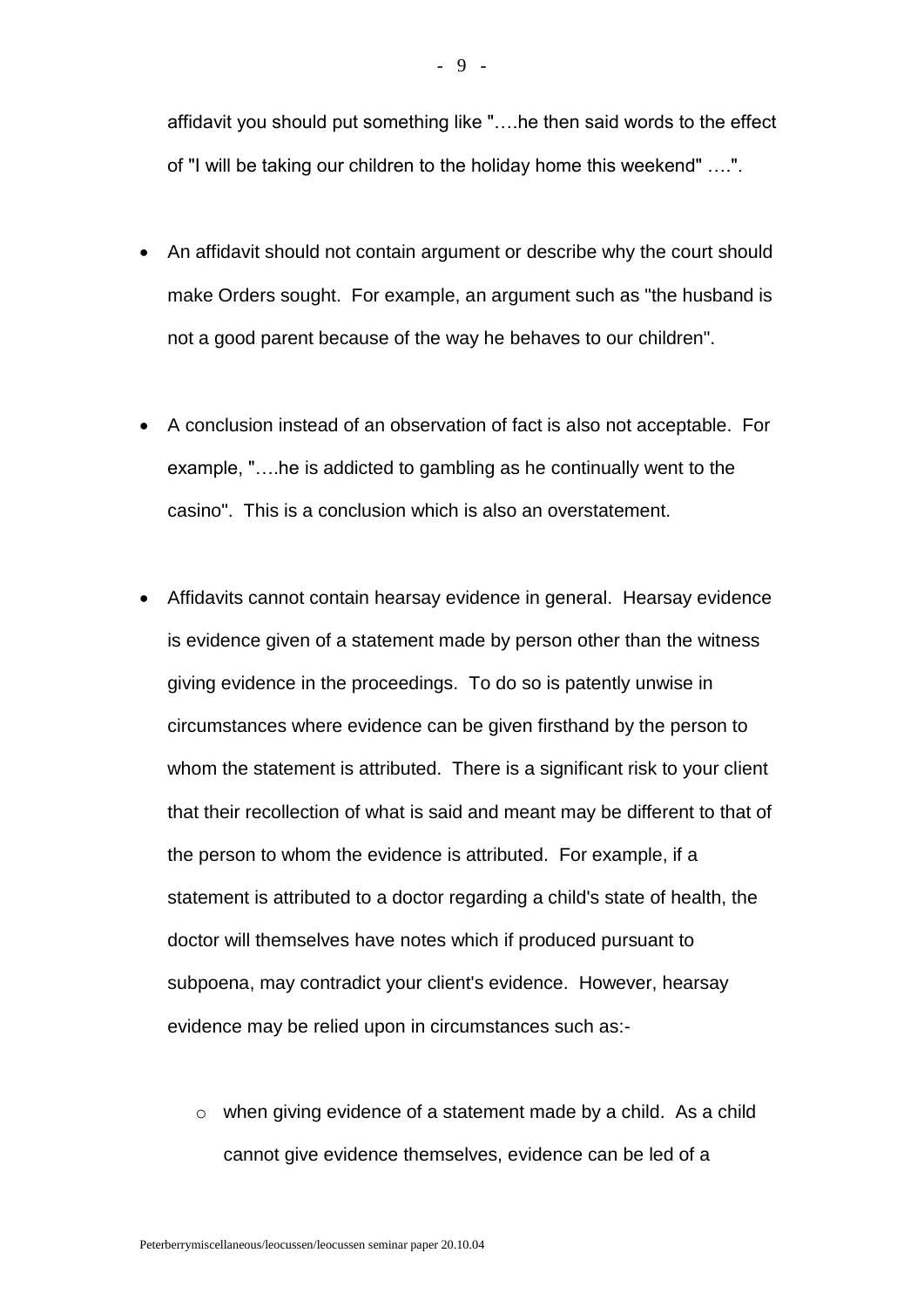statement made by a child. The evidence may or may not be accepted by the court as proof of what was said, but not of the accuracy of what was said;

- o evidence of a statement made to a client may be given to explain the reason why your client took a particular action. For example, if your client had been told by her doctor that their child had been sexually abused, this may explain why action was taken to deny contact.
- The affidavit should be divided into paragraphs and sub-paragraphs for ease of answering as well as ease of referring to it when addressing the court. We have probably all seen affidavits in which paragraphs run one page or more, making the task of answering it almost impossible.
- If in your client's affidavit, serious allegations have been made against their former partner, be certain that the allegations can be proved so as to ensure that making the allegation cannot weaken your client's case. A series of allegations made to try and colour the evidence and persuade the court that the other party is reprehensible in some way, can only place your own client's credibility and character into doubt if the allegations cannot be proven. If you allow your client to stoop to gratuitous and offensive allegations, you may well be faced with a position whereby at trial, your opponents will make a successful application to strike out large portions of your affidavit. The consequences of this both in respect to any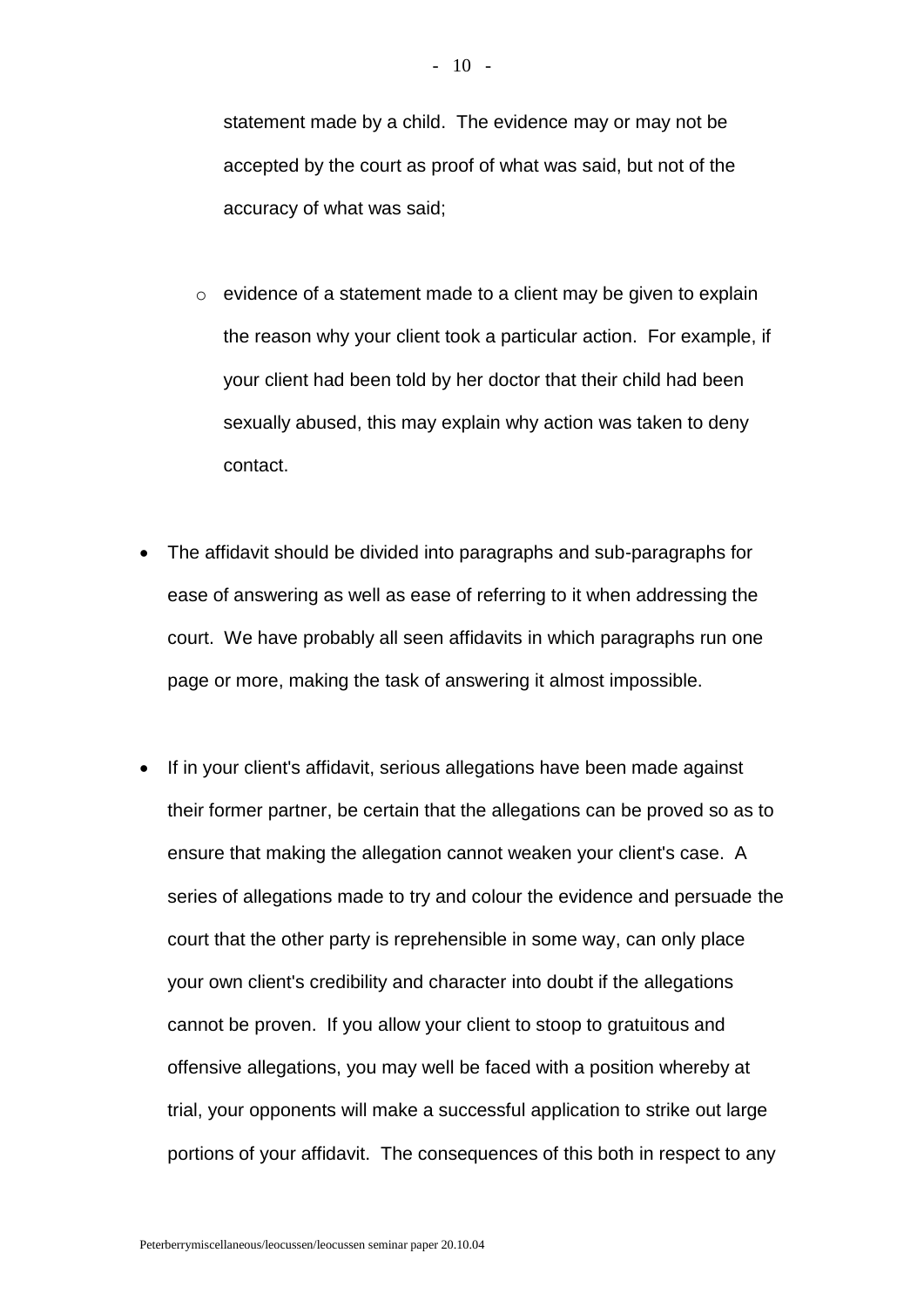ongoing negotiations, your client's credibility and your client's faith in you as their practitioner do not bear thinking about. It is extremely difficult to have to backpedal at the beginning of a case trying to justify matters in evidence matters which simply should not be placed.

- Affidavits are sometimes drawn which are grossly excessive in length. If this occurs, raising numerous old, trivial events, or minutiae which have no significance, the risk is that the affidavit will either be disposed of entirely or have significant portions of it expunged. Costs implications, as well as that of adversely influencing the court against your client may result. The only time recently in which my firm has not followed this rule was in a matter where our client was suffering from a brain tumour and was about to undergo surgery which was likely to affect his memory and reliability as a witness. In those circumstances, although the issue before the court was primarily a parenting issue, in our client's affidavit we addressed property issues as well - our opponents not taking the point that the material was not strictly relevant to the interim issue at hand.
- In answering an affidavit, you should be aware that if you do not deny a fact either expressly or by necessary implication, or otherwise state that a matter cannot be admitted by your client as they do not know the truth of the fact alleged, your client will be taken to admit the contents of the affidavit you are answering. It may be sensible in answering a lengthy affidavit to include a general statement to the effect that your client does not admit the contents of the affidavit generally unless otherwise stated.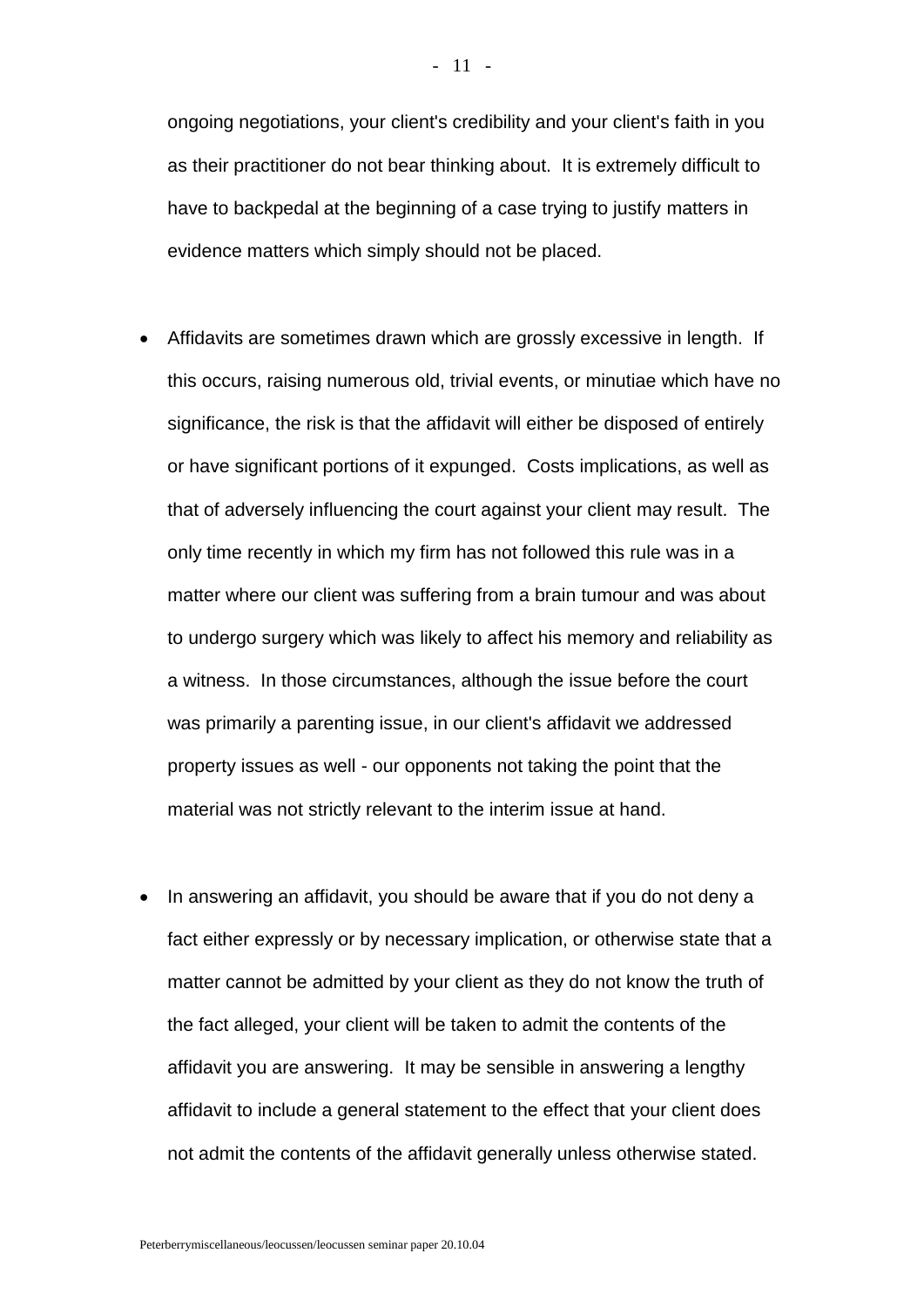It is your job to present the facts in such a way as to tell your clients' story persuasively and in a manner to influence people reading the affidavit that it should be accepted.

A judicial officer's first impression of your client and first assessment of the strengths of your client's case will be formed from your drafting.

In summary in respect to this portion of the paper, a well drafted affidavit will be :-

- chronological;
- relevant:
- obey the rules of evidence;
- be set out in paragraphs and sub-paragraphs;
- be admissible as to expertise;
- will not contain ambiguities;
- uses words the deponent is comfortable with;
- will be in good grammar and not contain typographical errors;
- will present the facts in a manner which is measured and reasonable.

It would beg belief to think that a Judge would not be influenced either favourably or unfavourably by the quality of the affidavits which you prepare for your clients.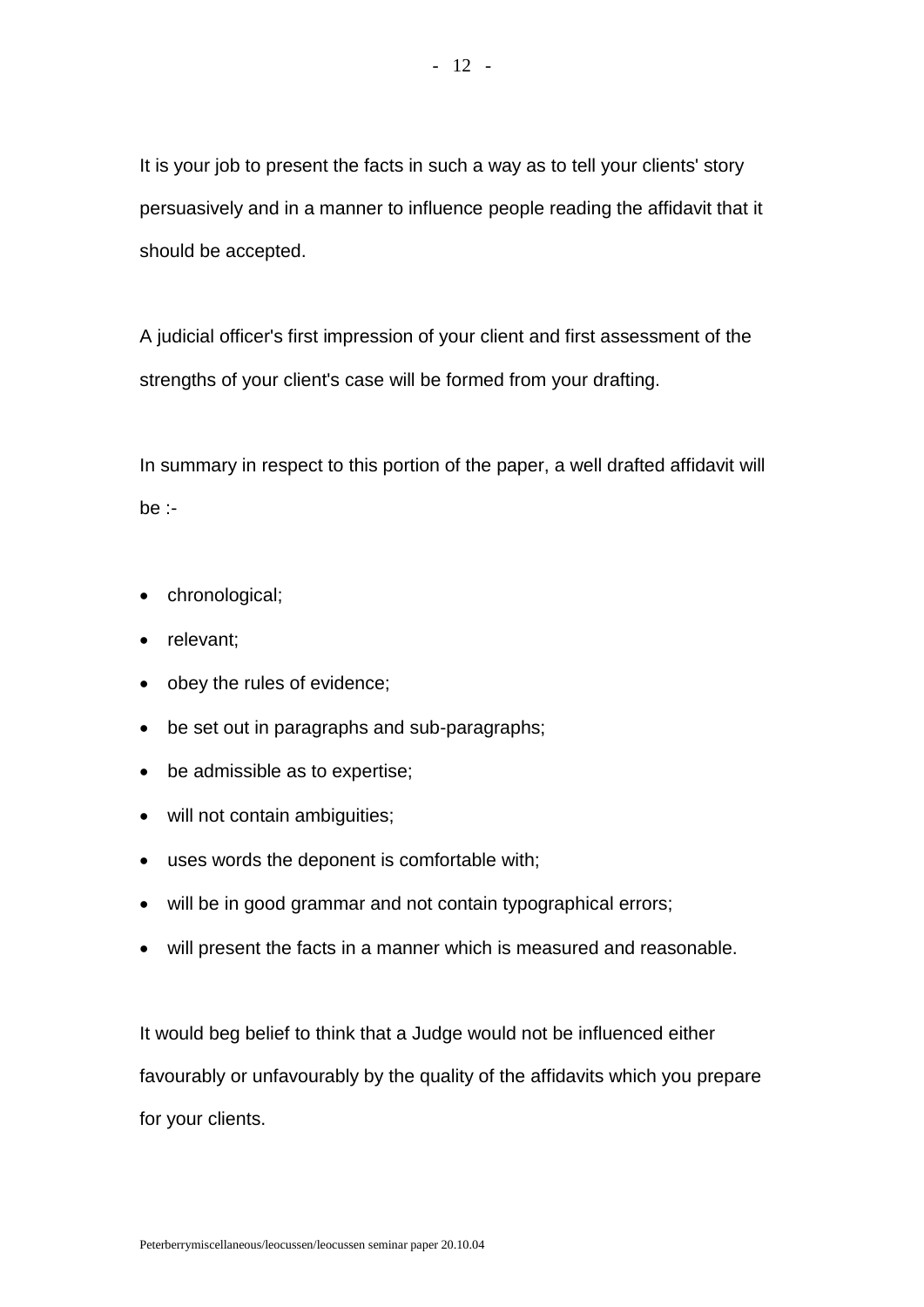#### **PITFALLS AND PRATFALLS AND THE RULES……**

The Rules of the Family Court as will be seen later in this paper, to some extent restate the principles set forth in cases such as *Sieling and Sieling* and *Cowling and Cowling* referred to later in this paper.

However, the rules impose additional obligations upon us as practitioners as well as requiring that Affidavits be filed in respect of particular Applications.

#### **Duty of a lawyer**

At Chapter 1, Rule 1.08 (2) & (3), the Rules require that we as lawyers identify the issues generally in dispute in the matters in which we act, be satisfied that there is a reasonable basis to allege, deny or not admit a fact and to limit evidence to only that evidence which is relevant and necessary. This positive duty applies directly to us as practitioners as well as to our clients. If Affidavits are drafted on behalf of your clients which are prolix or otherwise contain matters which as a consequence of poor drafting, are irrelevant or which fail to contain the matters of fact required to be proved in respect to the Application before the Court, we as lawyers will be personally in breach of the Rules and may well face costs consequences.

Chapter 19 Rule 19.10 gives the Court power to make an Order for costs against lawyers personally. It is my view that the Court is telegraphing by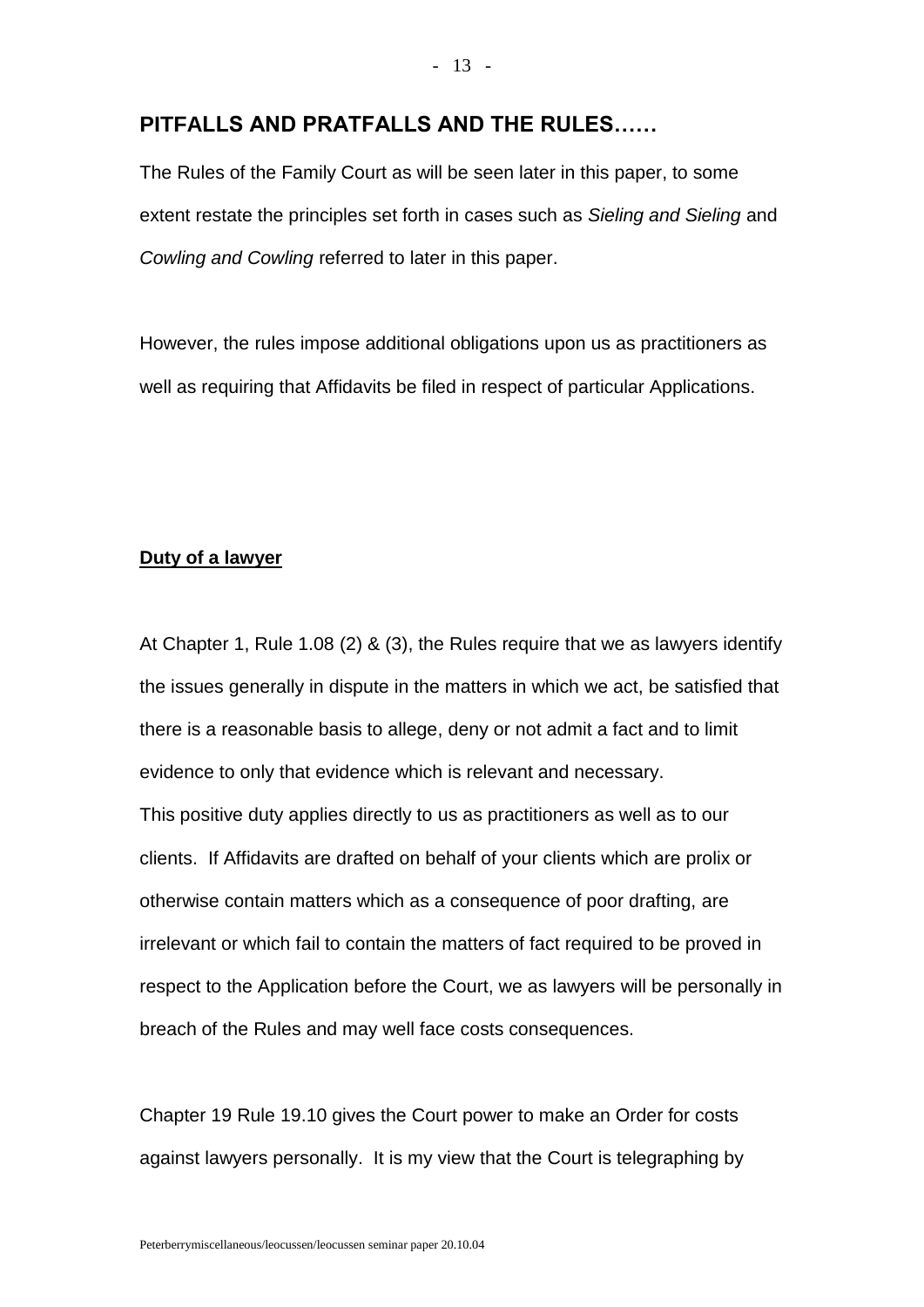these rules, that it will not tolerate abuse of the rules by solicitors in the drafting of Affidavits and poor drafting. We breach the rules in respect to the drafting of Affidavits at our own peril.

Chapter 15 imposes additional duties upon us as lawyers in respect to the drafting of affidavits.

Chapter 15, Part 15.2 Rule 15.05 (1) requires that all evidence in chief be contained in your clients' Affidavits. Whilst an oral Application can still be made to adduce oral evidence, it will be at the discretion of the Trial Judge as to whether this will be permitted. Chapter 15, Part 15.2 Rule 15.05 provides that oral evidence "…may adduced at a hearing or trial **only**..…" if a witness has refused to swear an Affidavit and if fourteen (14) days before the Pre-Trial Conference notice is provided of the name of that witness and a statement of evidence sought be adduced from the witness is provided. One obvious matter which will follow from this is that it is insufficient to assume that merely providing a Subpoena to an unwilling witness will put your client in a position where that evidence may be placed before the Court. The logical consequence of this to us as practitioners is that if you do not provide notice pursuant to Rule 15.07, and your client's Trial is adjourned, there will be a risk of costs payable by the lawyer.

In practice, Chapter 15, Part 15.2, Rules 15.05 and 15.07 appear to be ignored both by the Court at pre-trial conferences and by practitioners. This section of the Rules refers to the general jurisdiction of the Court under Rule 1.12 to dispense with the Rules where necessary.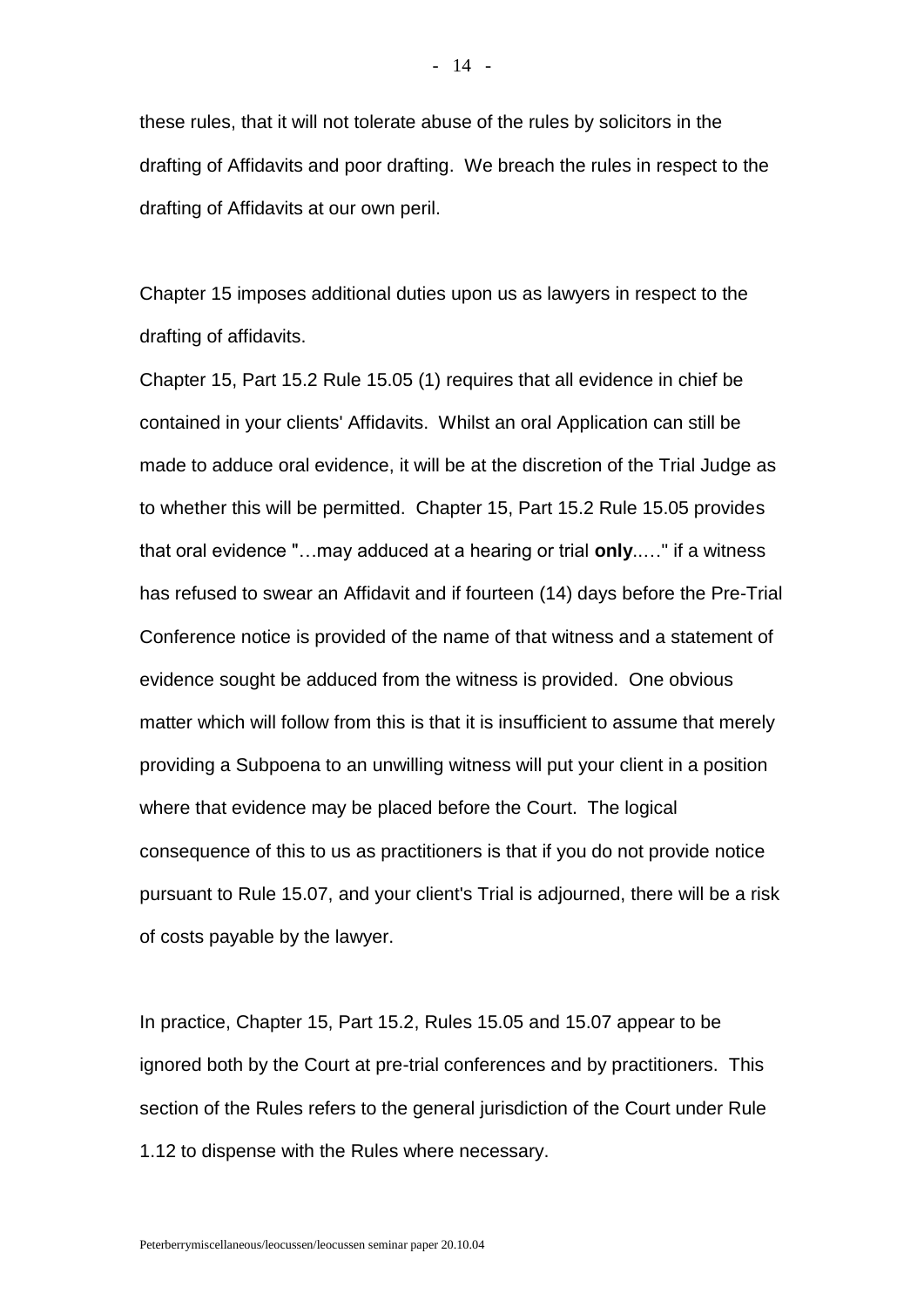Consider however, the impact upon your client's case if it is necessary to have evidence from an expert witness to either shore up, or to attack the evidence of a single expert witness. For example, a clinical psychologist in a parenting dispute may make a recommendation or observation based upon their interviews with and observations of the parties and their children where a rebutting witness may only be able to give evidence by subpoena. This is not unforeseeable whether a rebutting witness may be a doctor, teacher or another counselor. If notice is not given and a summary of evidence is not prepared, your client's case may be substantially weakened or destroyed if the Court does not allow you to subpoena the person concerned to given evidence. However, the rules are silent as to what amounts to a sufficient summary of evidence or the format in which same should be provided.

Chapter 24 Rule 24.01 describes the formal requirements for documents. A copy of that Rule is attached.

Chapter 15 Rule 15.05 (1) requires that evidence at Trial is to be by Affidavit and at Rules 15.08 and 15.09 describes the form of an affidavit and the matters which must be contained. In summary :-

Rule 15.08 states that :

• The Affidavit must be divided into consecutively numbered paragraphs, with each paragraph being confined to a distinct part of the subject matter;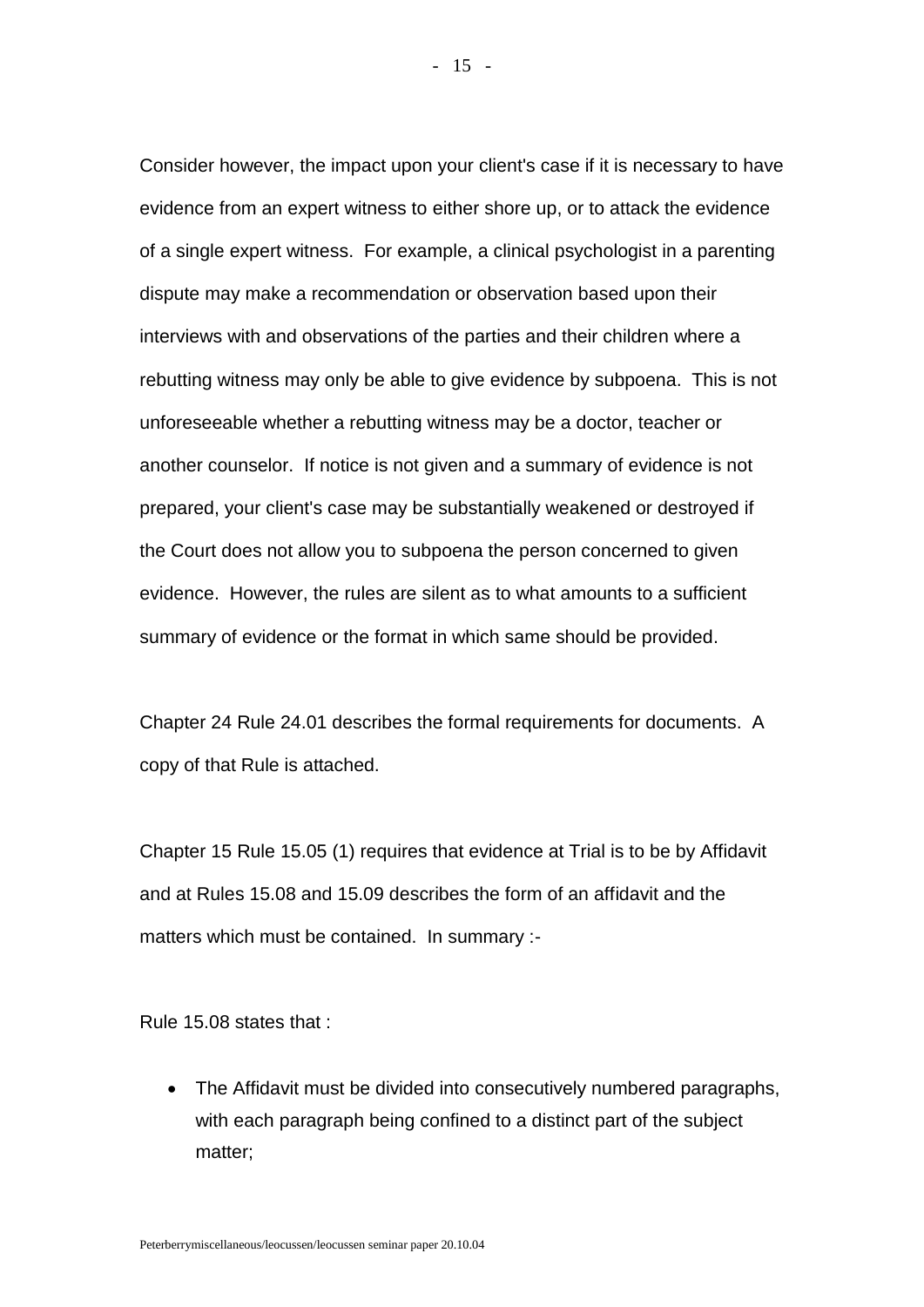- The Affidavit must state, on the first page, the file number of the case, the full name of the party on whose behalf the Affidavit is filed and the full name of the deponent;
- The Affidavit must have a statement at the conclusion confirming the name of the witness before whom the Affidavit is sworn and signed, and the date and place of the swearing and signature;
- The name of the person who prepared the Affidavit;
- It is noted again that Affidavits must comply with the formal requirements of Rule 24.01.

Rules 15.09 states that an Affidavit must be :

- Confined to the facts regarding the issues in dispute;
- Confined to admissible evidence:
- Sworn by the deponent in the presence of a witness;
- Signed at the base of each page by the deponent and the witness; and
- Filed after it is sworn.
- Initialled at any amendment by the deponent and the witness;
- Drafted to contain any references to a date (save for a month), number or amount of money in figures.

Chapter 15 Rule 15.13 gives the court the power to strike out affidavit material which is inadmissible, unnecessary, irrelevant, unreasonably long, scandalous or argumentative or sets out the opinion of a person who is not qualified to give it. Rules 15.13 (2) specifically mentions that costs consequences can flow from the striking out of material.

The Federal Magistrates' Court rules contain similar requirements at Part 2 Rule 2.01 and Division 15.4 (Rules 15.25 to 15.29A).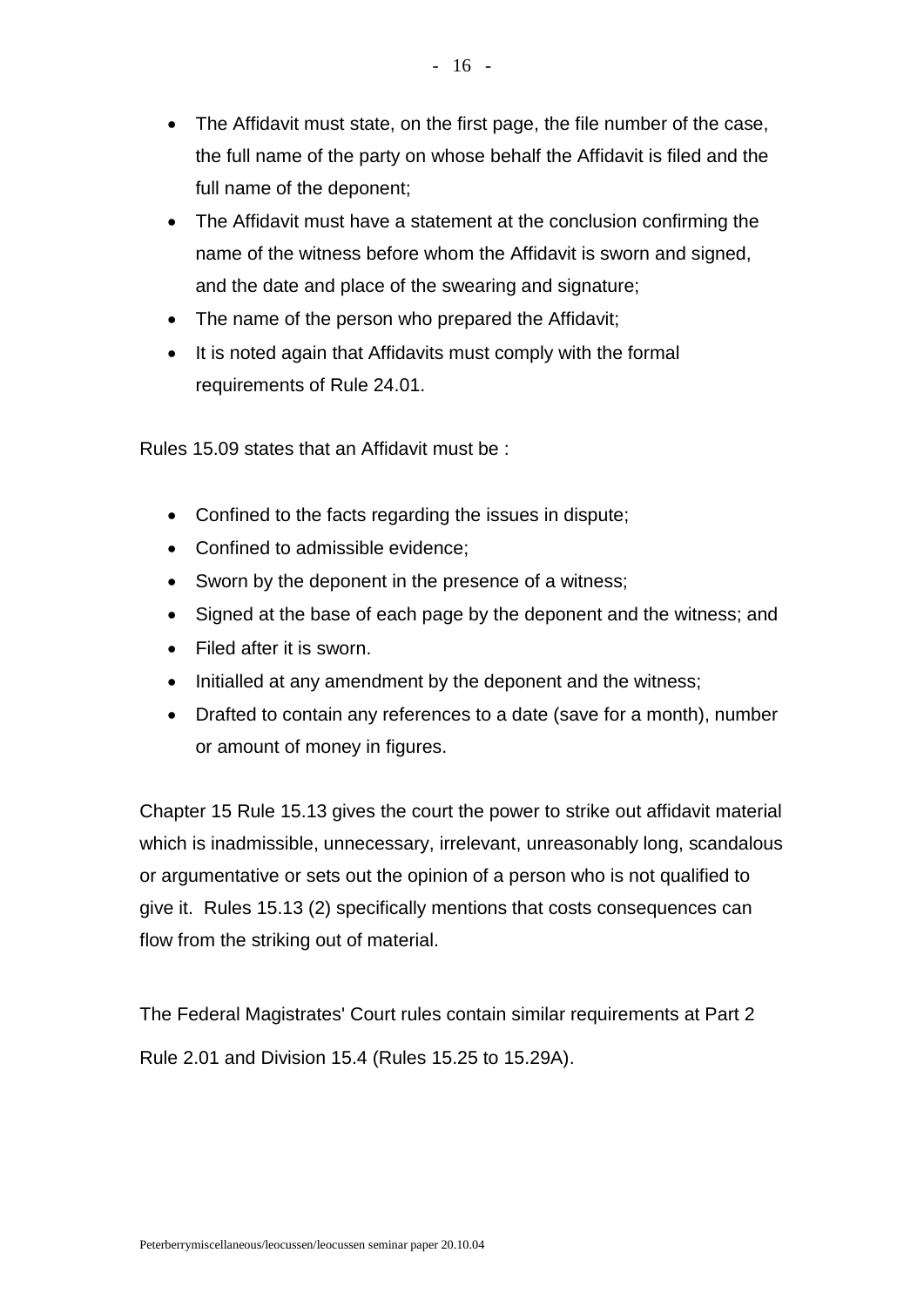A real concern is Rule 15.06(2) of the Family Law Rules which provides that the Court "may" Order that an Affidavit which does not comply with the Rules **must not** be relied upon at Trial. While the apparent contradiction between "may" and "must not" is confusing, it is clear that any affidavit which does not comply with the necessary formalities runs the risk of being completely disregarded at Trial.

Chapter 5 Part 1 Rule 5.09 restates the requirement that when an Affidavit is filed, that the Affidavit must state the facts relied upon. Rule 5.09 requires that when an Affidavit is filed in an interim or procedural matter, that only one Affidavit be filed by each party. A responding Affidavit cannot be filed of right unless (Chapter 9 Rule 9.07) the response filed by the respondent raises a new cause of action. In that instance, if the Applicant opposes the new causes of action raised in an Interim Application, a further Affidavit may be filed confined to those new causes of action.

In practice, the Courts appear to readily allow the filing of a second Affidavit by an Applicant in an Application in a Case where the Respondent's Affidavit raises new matters of fact as opposed to new causes of action.

An Affidavit may be filed on behalf of a witness in interim or procedural matters **provided** that their evidence is relevant and cannot be given by a party to the proceedings (Chapter 5 Rule 5.09).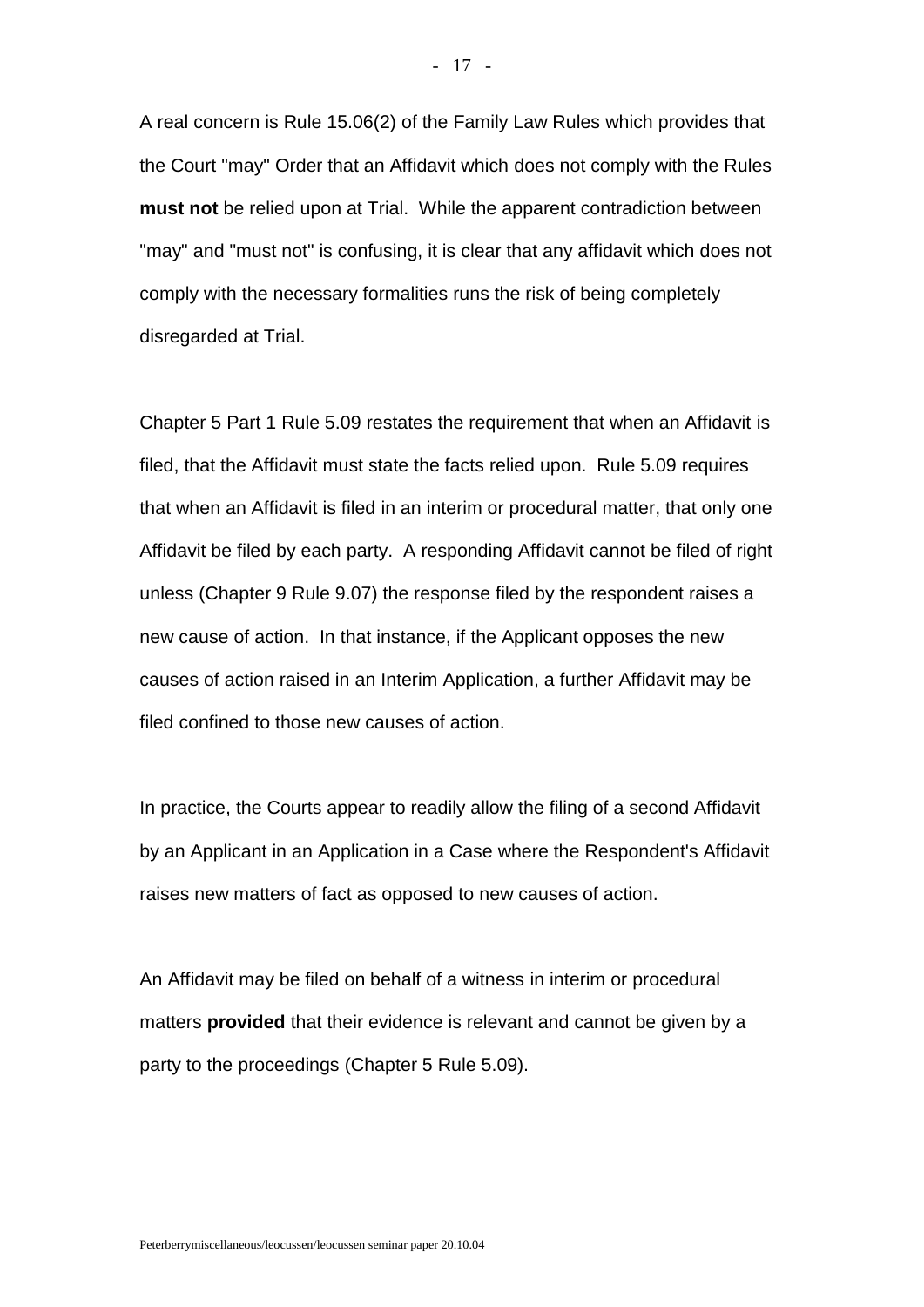If the Affidavits prepared by you on behalf of your client and witnesses not merely fail to comply with the rules referred to above, but fail to set out or to disclose the facts which give your client a reasonable likelihood of success, or are frivolous, vexatious or an abuse of process, Chapter 10 Part 10.3 Rule 10.02 provides that a summary Application may be made to have your client's Application or Response struck out.

As can be seen from the above, the rules impose strict obligations in respect to the drafting of Affidavits and are clearly intended to limit the length and number of Affidavits filed in respect to each stage of the proceedings.

#### **When can an Affidavit be filed?**

Affidavits are **not** filed with the filing of any Application for Final Orders proceedings or any response thereto (Chapter 4 Part 4.1 Rule 4.02) except in Applications and responses pertaining to property, maintenance and child support when a Financial Statement (Form 13) must be filed (Chapter 2 Part 2.1 Rule 2.02(1)). Chapter 2 Part 2.1 Rule 2.02 also provides that Affidavits must also be filed with other Applications (or Responses ) seeking Orders summarised as follows:-

- For a medical procedure
- For step-parent maintenance which are either by consent or unopposed
- For Nullity of marriage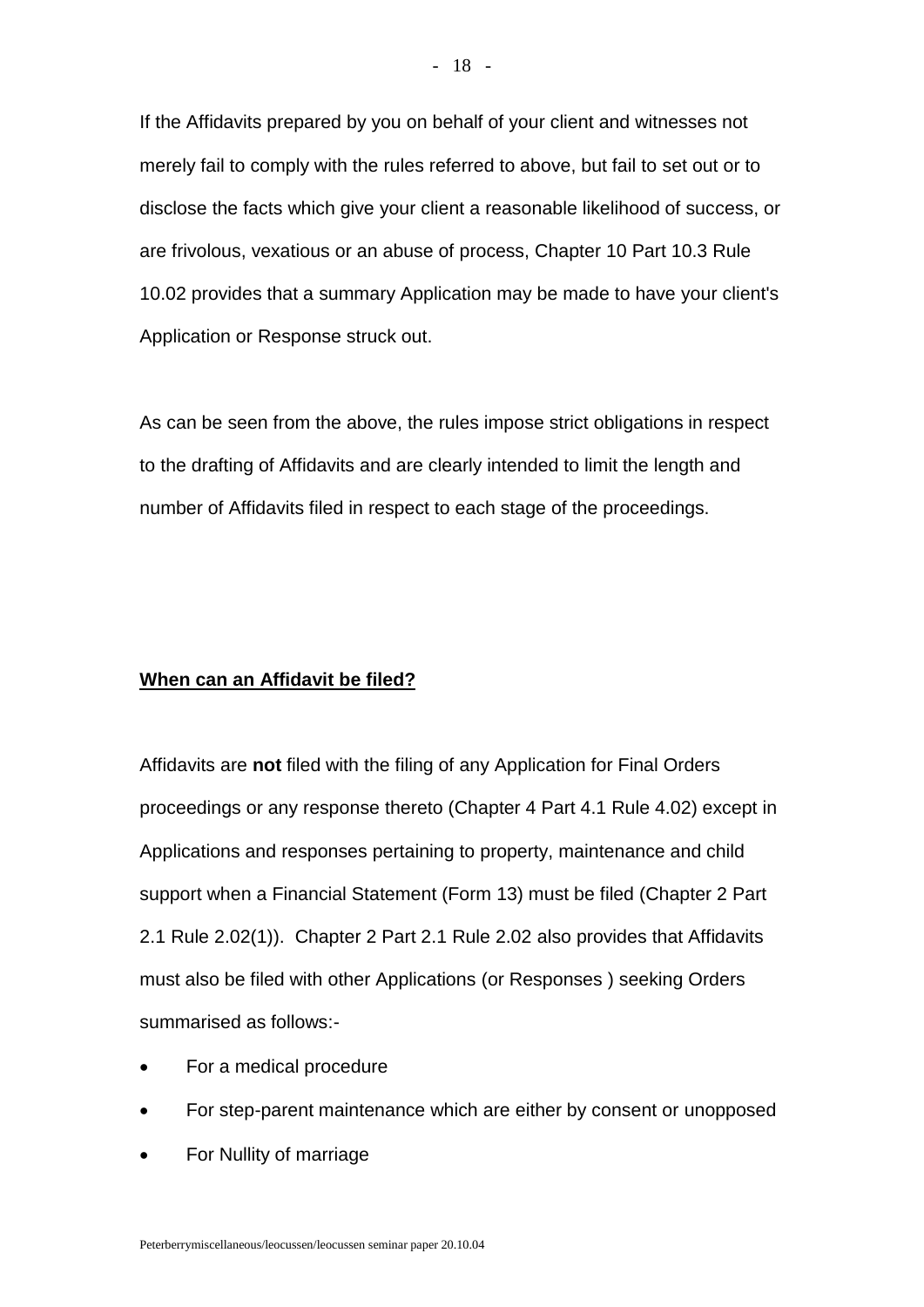- For a declaration as to the validity of a marriage, divorce or annulment
- Relating to a passport
- Pertaining to an Application for child support or an Appeal pertaining to child support
- **Contravention**
- **Contempt**

Chapter 2 Part 2.1 Rule 2.02 (3) provides further that an Affidavit must be filed addressing reasons why it is not possible to file the following supplementary documents required to be filed by the rules:-

- Marriage certificate
- Birth certificate
- Divorce/nullity Orders

Interestingly, Applications initiating proceedings and responses (Form 1 and Form 1A) now contain Affidavits at the end of both documents. In the Affidavit to both documents, clients swear to having read the Application or Response, to the accuracy of the facts alleged in a Form 1 or Form 1A and that they are aware of their duty to the Court and to each other party to "…give full and frank disclosure of all information relevant to the issues of the case, in a timely manner…". I am firmly of the view that as a consequence of this, should your client seek Orders which are patently unreasonable or have no prospect of success, they cannot deny knowledge of the Application before the Court and the consequence of being assessed by the Court based upon the tenor of their Application.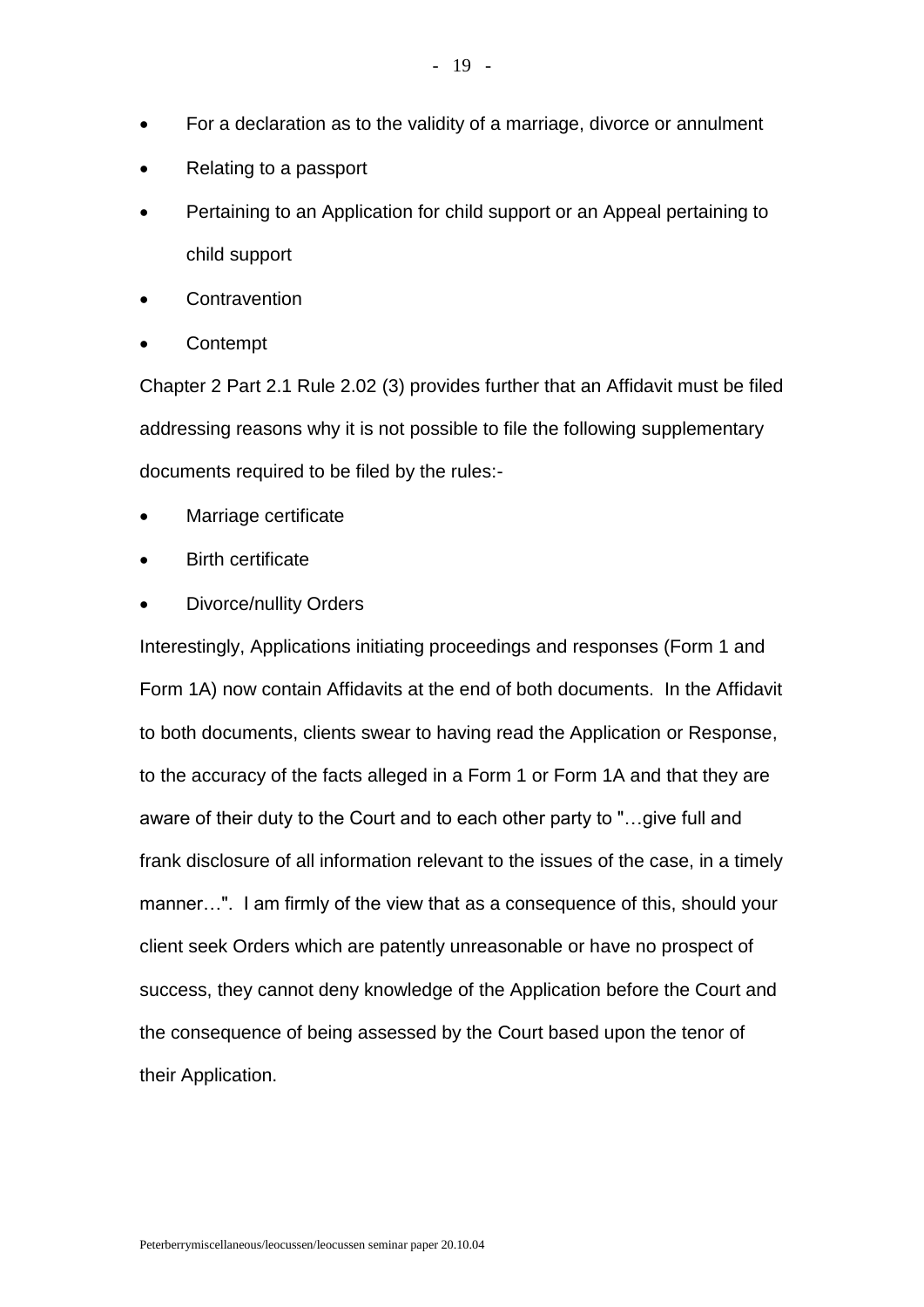Chapter 4 Rule 4.02 (Applications) and Chapter 9 Part 9.1 Rule 9.02 (Responses) provide that Affidavits **cannot** be filed except as specified in those chapters or in Rule 2.02.

#### **What do you include in an Affidavit?**

It is helpful in drafting Affidavits pertaining to particular matters, that you have a copy of the relevant section, rules and any relevant case law available to you at the time of dictating. By doing so, you will have an effective check list of matters about which your client must give evidence.

For example, in dealing with an Application for Spousal Maintenance, address the matters contained in Section 72 and Section 75(2). In an Application pertaining to property, you should address the matters specified in Section 79(4) and Section 75(2).

In children's matters, you should have a copy of Part VII of the Act, and specifically Section 60(CC) available to you.

#### **Interim Applications**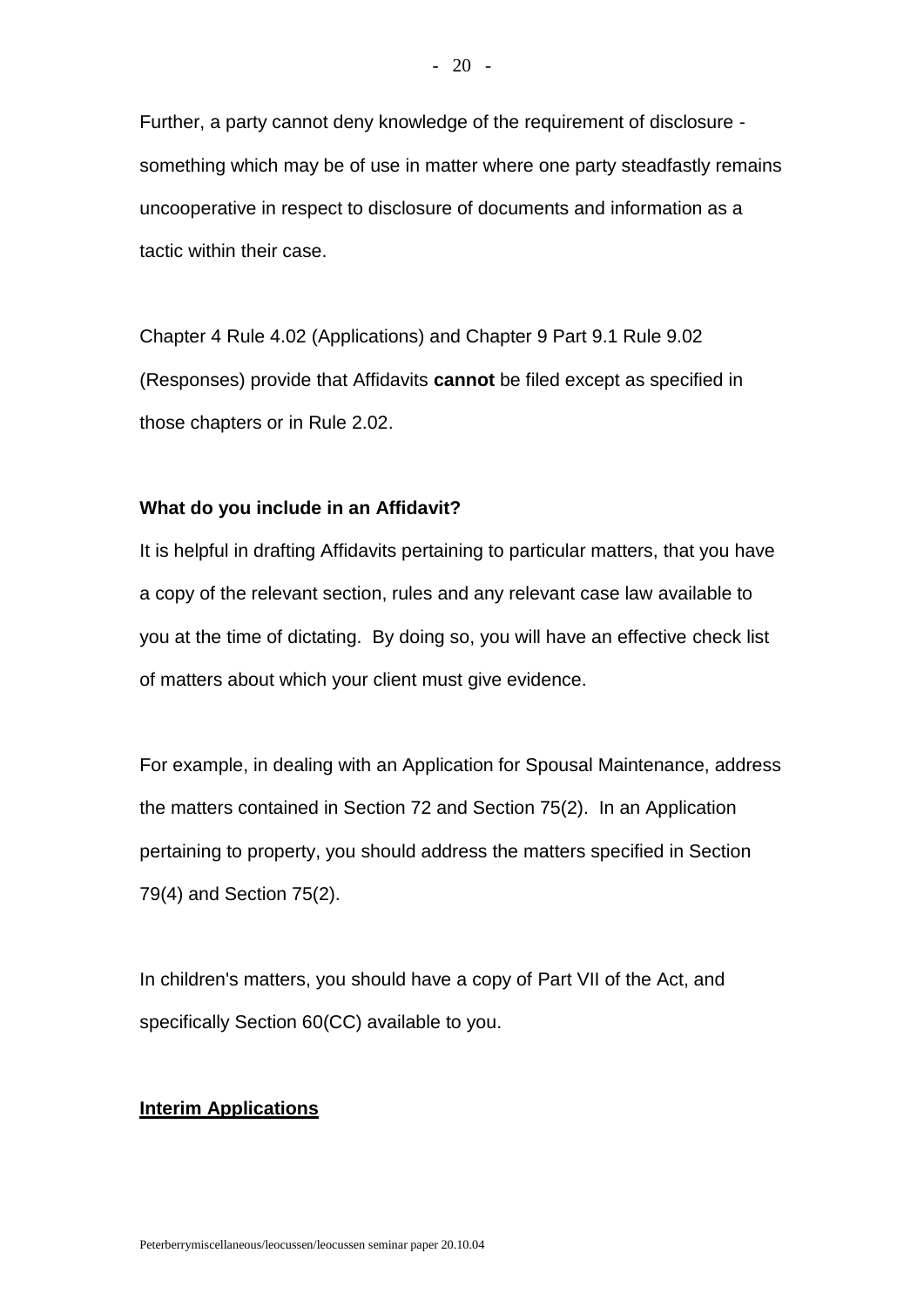To an extent, the rules mirror the matters to be considered by the Court and referred to in the cases such as *Sieling* and *Cowling*.

Chapter 5 Part 5.2 Rule 5.08 must be considered in the drafting of Affidavits in support of Interim Applications whether for restraining Orders pursuant to Section 114 or Interim Orders pertaining to children and financial matters in that it requires the Court to take into account:-

- The best interests of a child (and the matters referred to in Section 68F in a parenting case;
- Whether there are reasonable grounds for making the Order;
- Whether for reasons of hardship, family violence, prejudice to the parties or the children, the Order is necessary;
- The main purpose of the Rules (cf. Rules 1.04); and
- Whether the family would benefit from a primary resolution method.

Chapter 5 Part 5.3 Rule 5.12 specifies the matters which must be addressed with regard to an Application without notice to the Respondent in a supporting Affidavit (or orally with the Courts permission [Chapter 5 Rule 5.12(b)] being:-

- Why it is not more appropriate to serve the Application and fix an early date for hearing
- Why an Order should be made without notice
- Whether there is a history or allegation of child abuse or family violence
- whether there has been previous proceedings between the parties and if so the nature of the case
- Particulars of Orders currently in force
- Whether there has been breach of a previous Order by either party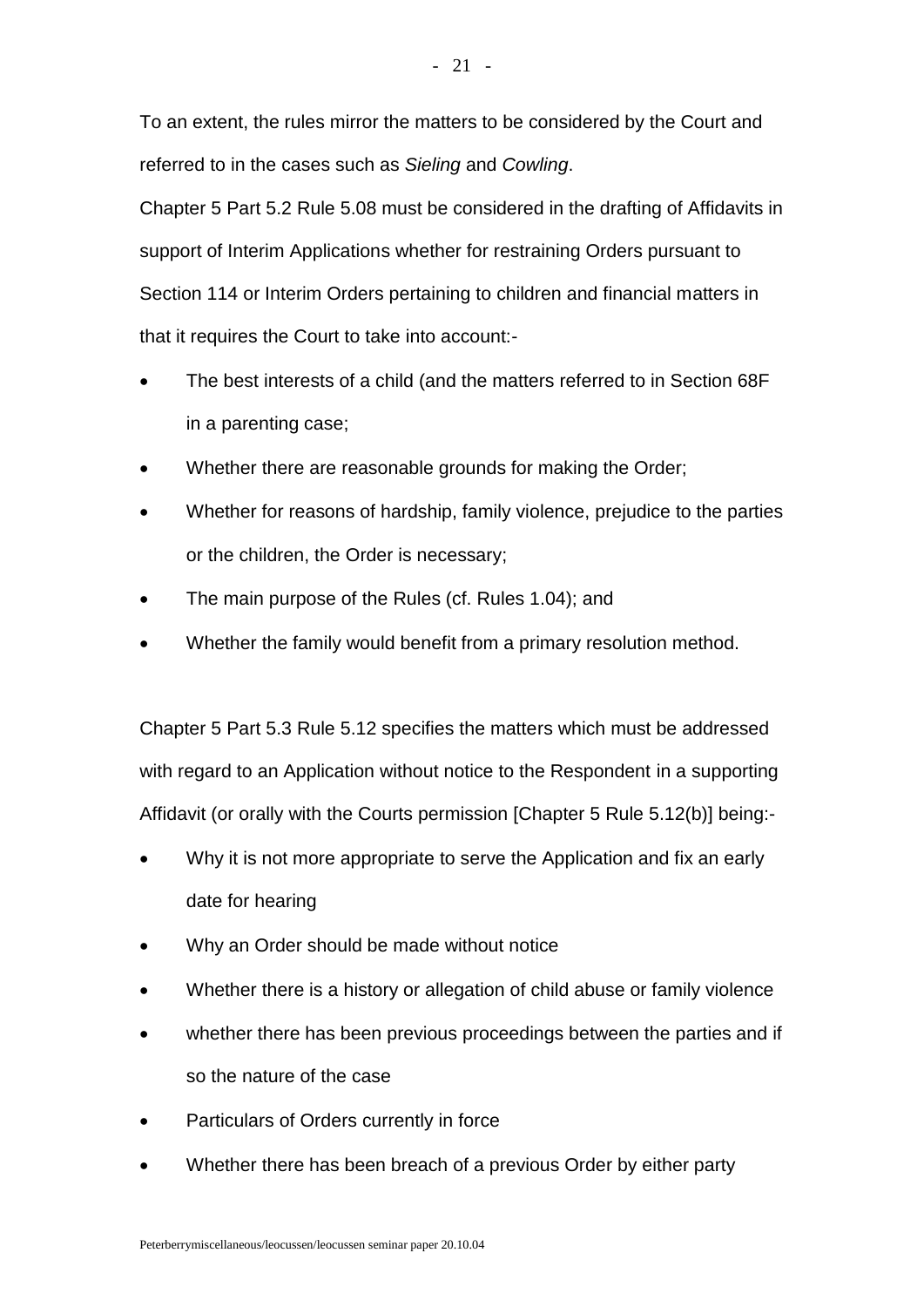- Whether the respondent or their lawyer has been told of the intention to make the Application
- Whether there is likely to be any hardship, danger or prejudice to the respondent, a child or a third party if the Order is made
- The capacity of the applicant to give an undertaking as to damages
- The nature of the damage or harm that may result if an Order is not made
- Why the Order must be urgently made

 The last known address or Address for Service of the other party As a matter of good drafting, reference to this rule is necessary when obtaining instructions from your client in drawing their Affidavit. Always ensure that your client's instructions are clear regarding any undertaking as to damages.

In *Sieling and Sieling* (1979) FLC 90-627 the Full Court of the Family Court stated at 78,254 "The general principles are that the court must be satisfied that the matter is of such urgency that the Applicant's interests (or the interests of the child) can be protected only by an immediate Order. It is necessary to balance the likelihood of harm to the Applicant against the hardship to the Respondent of making an Order without hearing him. The more drastic the Order the more grave must be the risk to be averted and the more important the requirement that the Respondent be heard at the earliest opportunity. An Order that a party be excluded from the home or that a child be removed from the custody of a party must be supported by evidence of an imminent risk of such nature that the court cannot wait even the period of time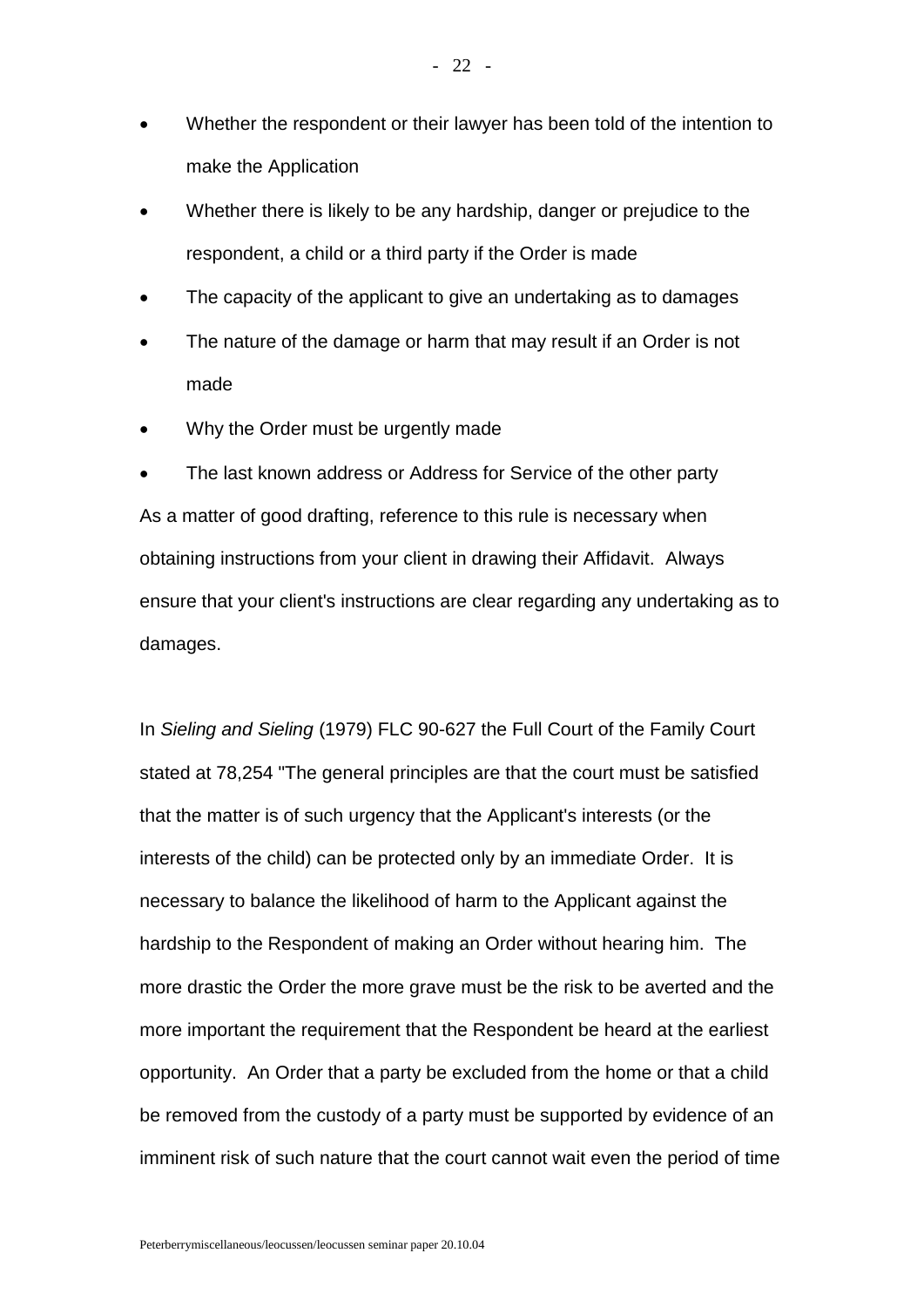necessary for short service. An Order restraining dealings in property may have less drastic consequences for the Respondent, or the consequences may be such that the Respondent can be protected by an undertaking for damages. Nevertheless, in such cases the need for urgent action by the court may also be less apparent and the possibility of postponing the matter and bringing it on at short notice should be considered." The court provided a summary of factors which would require consideration and whilst acknowledging that it is not possible for the court to lay down precise or exhaustive guidelines to cover the many fact cases which may arise. In an ex parte Application the court will consider :-

- the nature and imminence of risk to the Applicant, to a child, to property interests or to a third party;
- any hardship or prejudice to the Respondent and children or to any third party which may arise from proceedings to make an Order ex parte;
- where the Order relates to property, whether there is a need to protect the Respondent by requiring the Applicant to give an undertaking as to damages;
- the possible consequences of delaying the Order until the Respondent can be heard and the steps which should be taken to give notice to the Respondent;
- the need to protect the Respondent by ensuring that the Order is clear in its terms, that it is served within the shortest possible time, that a return date is fixed and that the Respondent be informed of his or her rights to apply to have the matter brought on for the return day.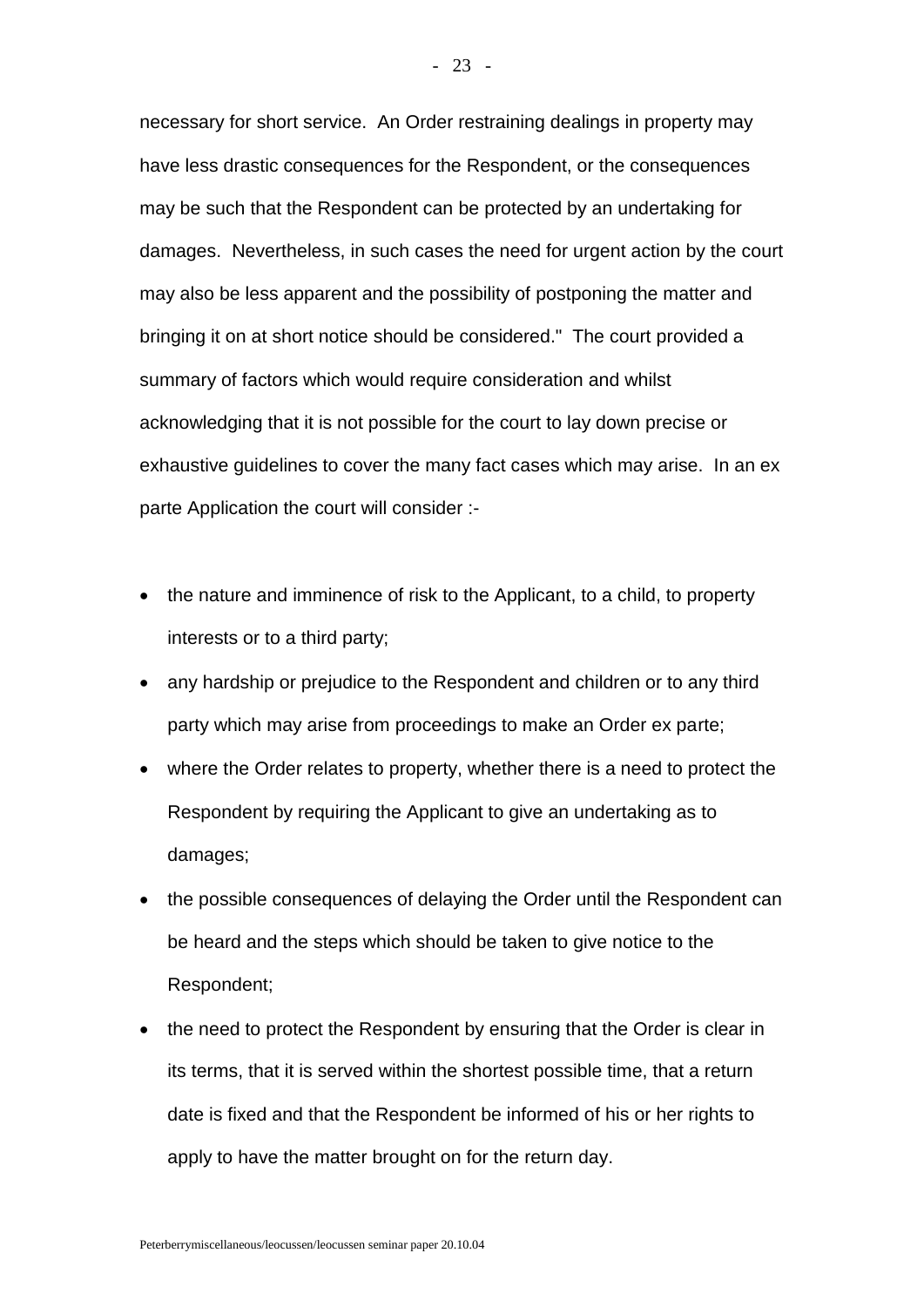The Court will also enquire as to steps which could have been taken to notify the Respondent.

In respect to interim residence disputes, the court in *Cowling and Cowling* (1998) FamCA19 held that :-

• in determining interim residence Applications, that the best interests of the child are the paramount consideration and will normally be met by ensuring stability in the child's life pending a full hearing of all relevant issues. Where at the date of the hearing the child is well settled in their environment, that stability will usually be promoted by an Order providing for a continuation of that arrangement, unless there are overriding indications relevant to the child's welfare to the contrary, such overriding indications would include convincing proof that the child's welfare would be really endangered by the child remaining in that environment".

The court is entitled to place such weight upon the importance of retaining the child's current living arrangements as it sees fit in the circumstances. In doing so it may examine whether the current living arrangements arose by virtue of some agreement between the parties, by acquiescence or were unilaterally imposed by one party on the other, the duration of the current living arrangements and whether there has been any delay in instituting proceedings or in the proceedings being listed for hearing.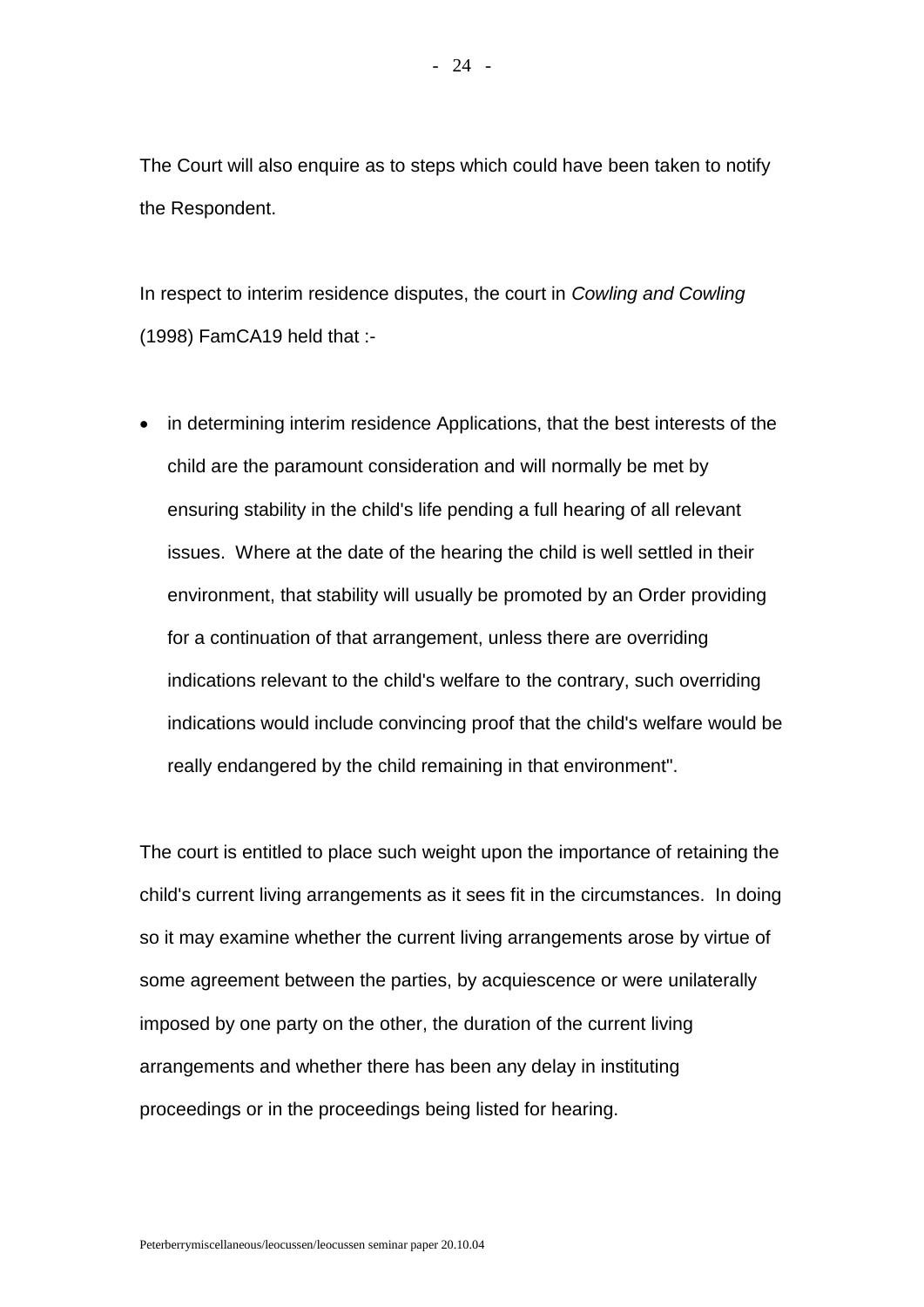In determining whether the child is living in a well settled environment,

consideration should be given to :-

- $\bullet$  the wishes, age and level of maturity of the child;
- the current and proposed arrangements for the day to day care of the child;
- the period during which the child has lived in the environment;
- the nature of the relationship between the child, each parent and any other significant adult and the child's siblings;
- the educational needs of the child.

# **Further Rules to Be Considered**

In navigating the minefield of issues which must be addressed in your client's affidavit it is common sense to look at the relevant rule, section of the Act and cases in preparing your client's affidavit material.

For example, in bringing an ex parte Application, Part 5.3 Rule 5.12 describes the matters which must be addressed in your client's affidavit and is appended.

Similarly, the rules make specific provision in respect to the contents of Affidavits in Support of an Application for an Anton Piller Order (Chapter 14 Rule 14.04) and in support of an Application for a Mareva Order (Chapter 14 Rule 14.05)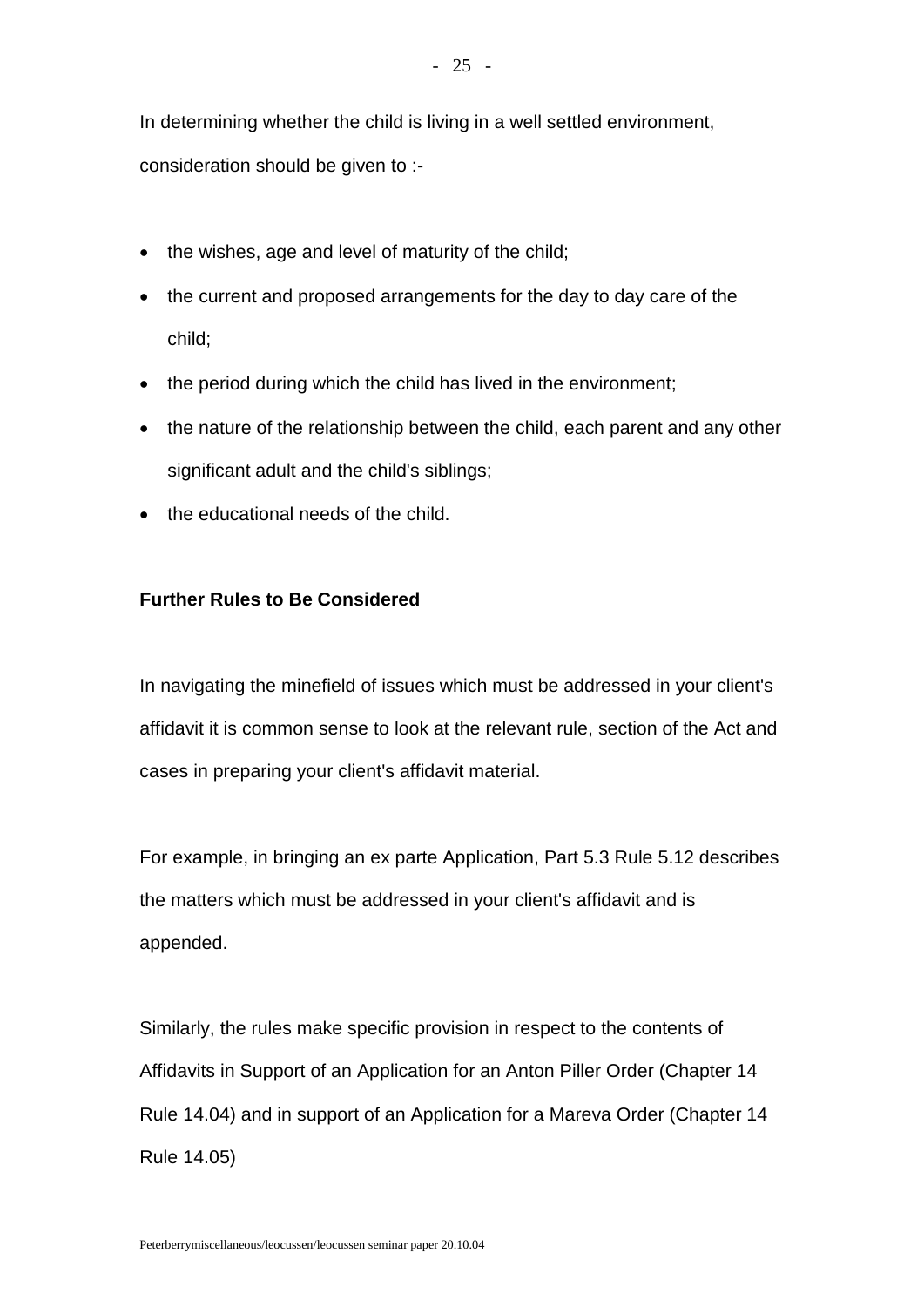Chapter 13 Part 13.1.1 provides that each party has a duty to give full and frank disclosure of all information relevant to the case in timely manner. Rule 13.04 of that chapter with regard to financial matters provides that the disclosure include a wide description of matters to be included, which again should be considered with respect to the drafting of a Financial Statement or Affidavits pertaining to financial matters. If a party is aware that completion of a Form 13 will not fully discharge their duty of disclosure, an Affidavit must be filed giving further particulars (Chapter 13 Part 13.1 Rule 13.05(2)). The matters to be considered in whether full or frank disclosure has been provided include:-

- Income, including whether paid or assigned to another party, person or entity
- Vested and contingent interests in property
- Vested and contingent interests in properties owned by a legal entity fully or partially owned or controlled by a party
- Income earned by a legal entity fully or partially owned or controlled by a party, including whether paid or assigned to any other party, person or legal entity
- Financial resources
- Disclosure of any Trust
- Disposal of property in the period of 12 months before separation and since (save with the consent or knowledge of the other party or in the ordinary course of business)
- Liabilities and contingent liabilities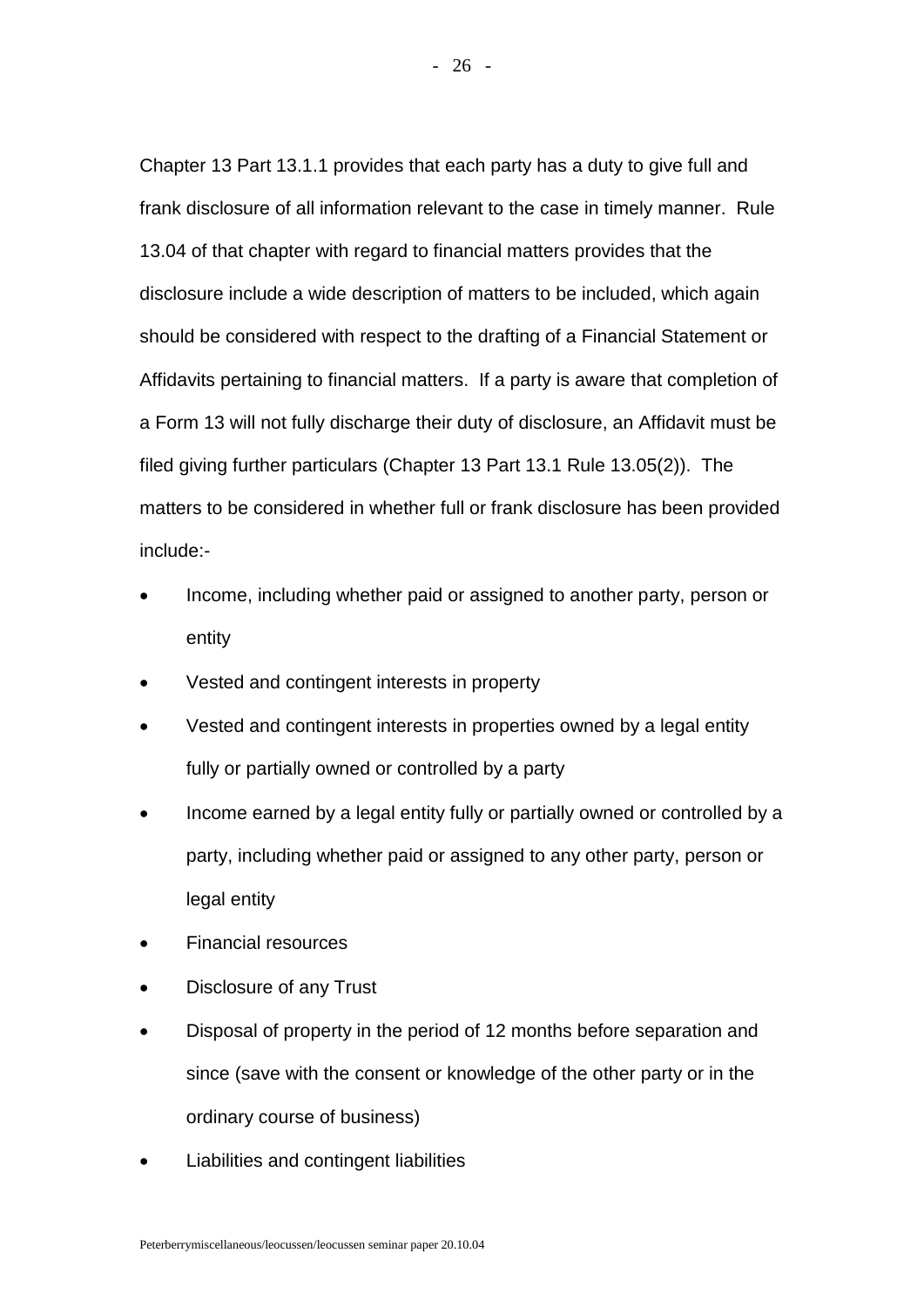Should a party's financial circumstances change either before a Conciliation Conference, Pre-Trial Conference or Trial, or at the time of seeking a Consent Order, then at least seven (7) days before any of those Court events a new Form 13 must be filed with amendments clearly marked or details be provided in an Affidavit of 300 words or less (Rule 13.06).

A refusal by a party to file an updated financial statement coupled with a refusal to disclose documentation pertaining to significant changes in their circumstances, can only badly impact upon such a person's credibility at Trial for in any Interim Court Event.

In drafting a Financial Statement, I believe that it is unwise to adopt the practice of providing a blank Financial Statement to your client and then simply retyping without examination their instructions to you. Commonly, people over estimate their level of expenditure instructing that they spend significantly more than their personal income when it is apparent that they have no corresponding increase in personal debt. Further, clients often do not think laterally about their assets and liabilities or expenditure. As is apparent from the rules, it is essential that this occur. If it becomes clear from cross examination or through the process of disclosure, that your client has misled the Court or the other party in respect to their financial circumstances (whether innocently or otherwise), their credibility and motives are immediately in question.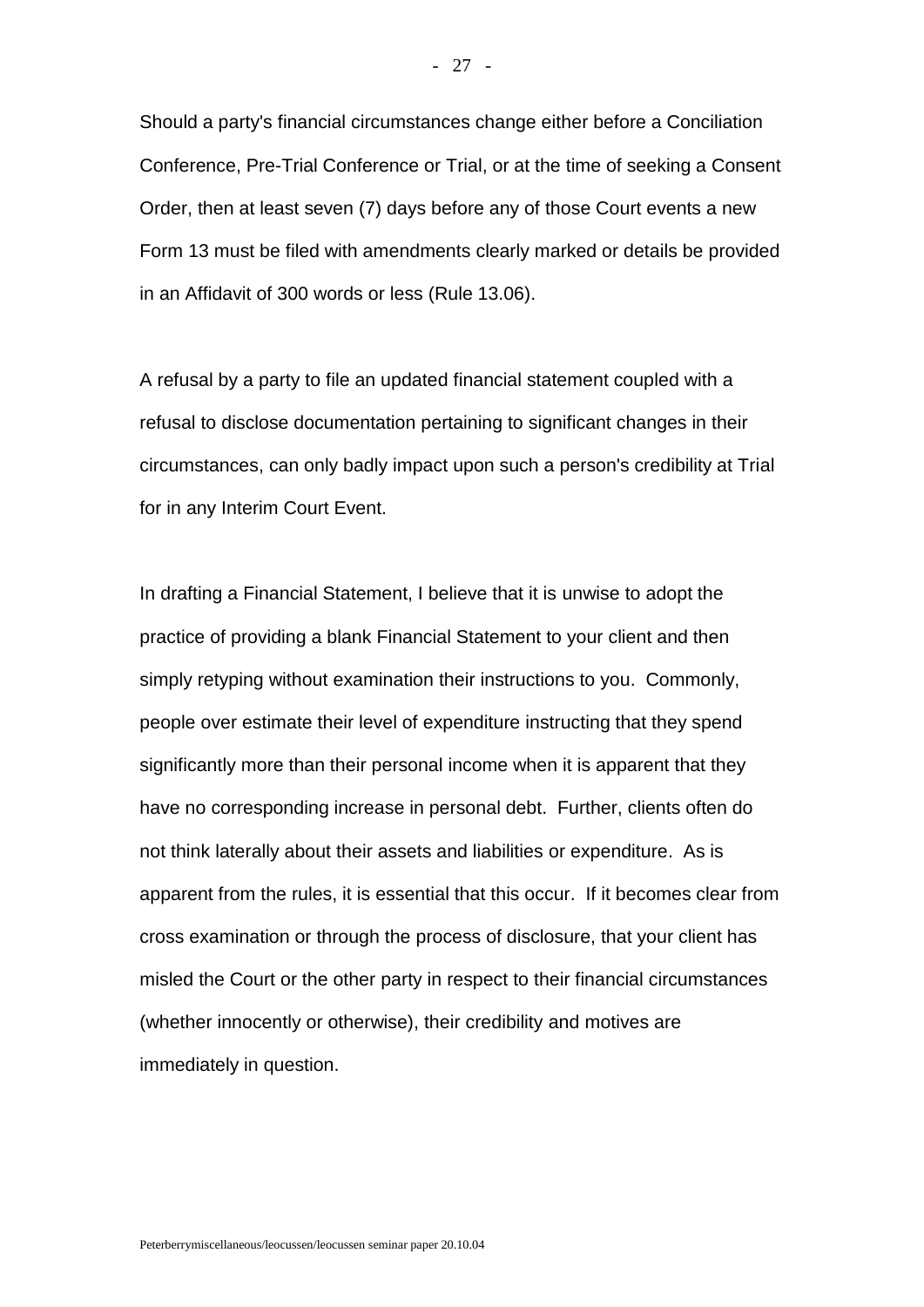- 28 -

income. Unless they have funded the shortfall by borrowings or by monies advanced by another person, clearly either their income is understated or their expenses overstated.

The rules require that certain financial documents be taken to the Court in respect to maintenance matters (Chapter 4 Rule 4.15). If a party does not comply with the rules in respect to taking documents to Court, they may be faced with an Application for adjournment. It is also entirely possible that the documents taken to Court will display the inaccuracies in your client's Affidavit. As a matter of commonsense, these documents should be crossreferenced where possible to your client's Financial Statement. In complex financial matters, it may be sensible to retain a forensic accountant to ensure that your client does not inadvertently swear a financial statement which contains inaccuracies.

Likewise, documents provided by either party pursuant to the rules and directions made by the Court in respect to disclosure of documents in property matters and both before a Case Conference or a Conciliation Conference may expose inaccuracies in your client's Financial Statement. If this were to be the case, and unlike the position in respect to Affidavits in support of Applications in a Case, a further Financial Statement or short Affidavit may be filed as referred to above.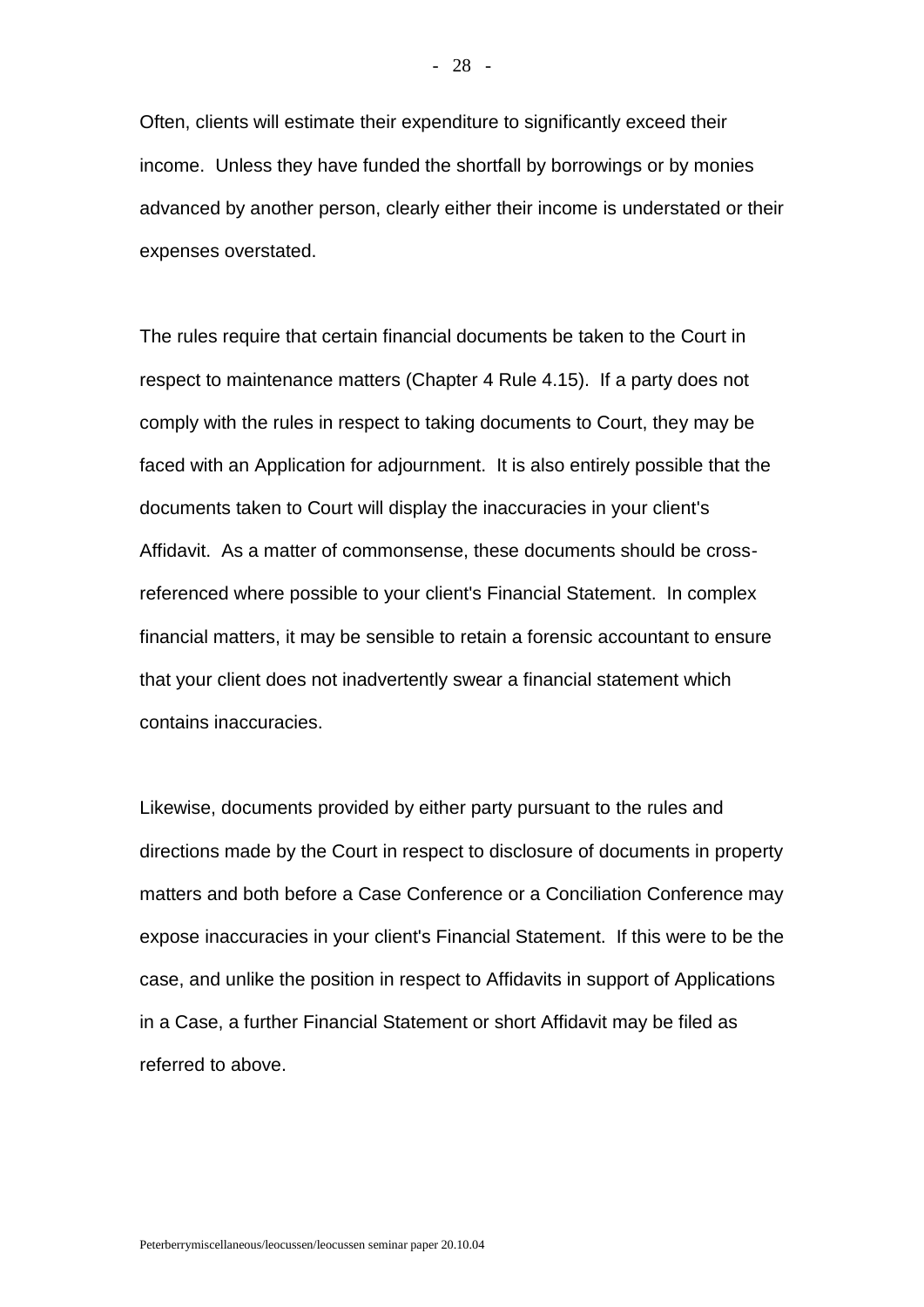In addition to the Affidavits referred to above, the rules provide for Affidavits to be filed in support of the following Applications in a Case:-

- Application for medical procedures pertaining to a child (Chapter 4 division 4.2.3 Rule 4.09)
- Step parent child support where the Application is by consent or unopposed (Chapter 4 Rule 4.16(2)
- Nullity, declaration of validity of marriage or divorce (Chapter 4 division 4.25 Rule 4.29)
- Leave to intervene in proceedings (Chapter 6 Part 6.2 Rule 6.05 and 6.06)
- Responding to a Request for Answers to Specific Questions (Chapter 13 Part 13.1 Rule 13.27)
- To adduce evidence from a child (Chapter 15 Part 15.1 Rule 15.01)
- To appoint an assessor (Chapter 15 Part 15.4 Rule 15.38(2)
- In support of an Application for a single expert (Chapter 15 Part 15.5 Rule 15.52 (2);
- Pertaining to the Affidavit of Evidence in Chief of a single expert (Chapter 15 Part 15.5 Rule 15.62)
- If a transcript of evidence does not exist pertaining to the review of a hearing, an Affidavit as to evidence given (Chapter 18 Part 18.2 Rule 18.10(2) (d))
- Chapter 19 Part 19.2 Rule 19.05 describes the matters which the Court may consider in respect to an Application for security of costs;
- Enforcement proceedings (Chapter 20 Part 20.1 Rule 20.06)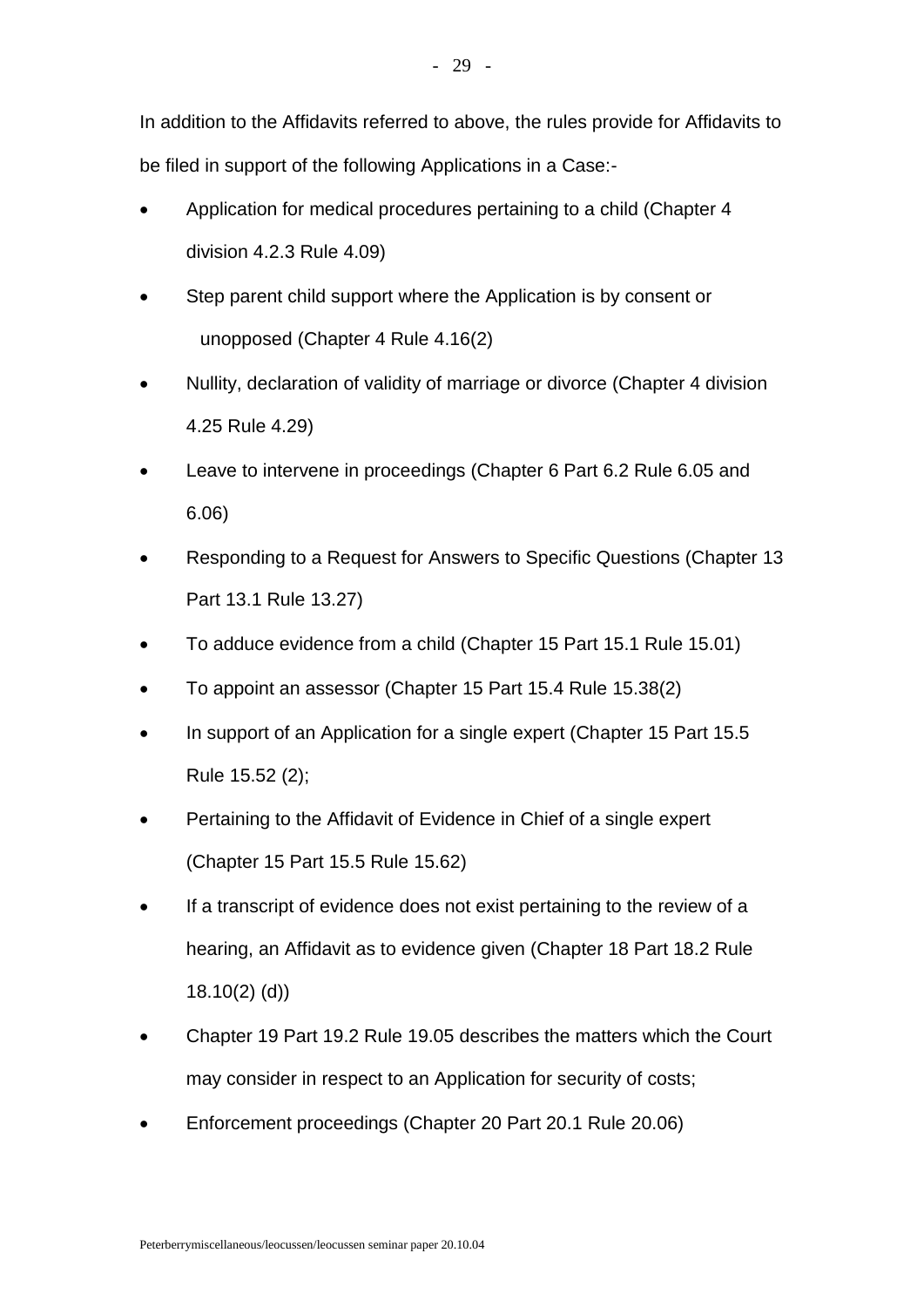- In support of obtaining a Warrant (Chapter 20 Part 20.3 division 20.3.1 Rule 20.16) and similarly in respect to an Enforcement Warrant against a Third Party (Rule 20.32 (1))
- Pertaining to the Sequestration of property (Chapter 20 Part 20.5 Rule 20.42 (1))
- In support of an Application to appoint a receiver (Chapter 20 Part 20.6 Rule 20.46(1)
- To enforce an Order as a consequence of contravention of an Order and otherwise is respect to an Application for contempt of Order (Chapter 21 Part 21.1 Rule 21.02 (2))
- When seeking permission to appeal from an Interlocutory Order, (other than an Interlocutory Order) relating to a child welfare matter, of the Family Court or the Federal Magistrates Court and an Order made by a Judge, the Federal Magistrates Court or a Court of summary jurisdiction pursuant to the *Child Support Assessment Act* or *Registration Act*  (Chapter 22 Part 22.7 division 22.72 Rule 22.46(3))

As can be seen from the above, the Rules are complex. Whilst I have touched on the requirements for the Applications which are more commonly before the Court and the Rules in so far as they make specific requirements with respect to the contents of Affidavits, as a matter of commonsense and good drafting, the Rules should be checked before the drafting of any Affidavit in support of an Application in a Case. You must ensure that insofar as the Court has specific requirements pertaining to those Affidavits, that you obtain